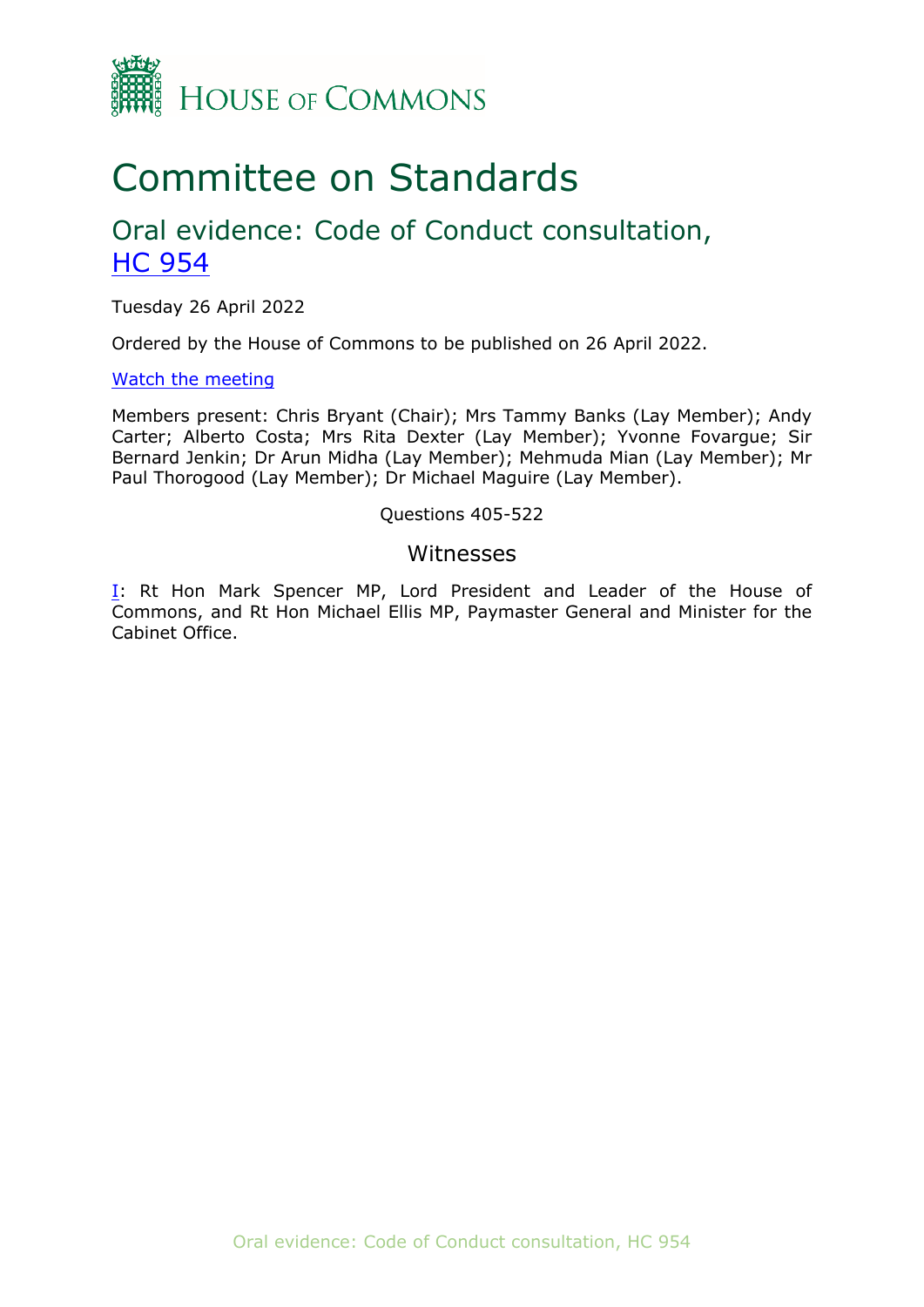

### <span id="page-1-0"></span>Examination of witnesses

Witnesses: Rt Hon Mark Spencer MP and Rt Hon Michael Ellis MP.

**Chair:** Welcome to this Standards Committee hearing. We are, as you know, investigating appropriate changes to the code of conduct. We have produced an interim report, and we are delighted to have the Leader of the House and Mr Michael Ellis before us. Mr Ellis, you said to me last night that you hoped we would not go on beyond an hour, but since you are eight minutes late, I think we might take as much time as we need.

*Michael Ellis:* I apologise for being a little late.

**Chair:** We will start with Sir Bernard Jenkin.

Q405 **Sir Bernard Jenkin:** I thought the Government had accepted the idea that there should be bespoke descriptors of the seven principles of public life, addressed to Members of Parliament. That does not preclude the CSPL descriptors. But in discussing the whole structure of the code, which is a set of principles we expect Members to aspire to follow and a set of rules that are adjudicated and enforced, the principles, in our view, lack relevance because they are addressed to everybody in public life, rather than specifically to the very peculiar circumstances of Members. Members have particular challenges managing conflicts of interest. Therefore, we think that our descriptors—we have considered them very carefully—are much more accessible to Members. They don't require interpretation because we have done that work for them. That is why we want to put them in the code. Why are you possibly still objecting to that?

*Mark Spencer:* I quite like the fact that those seven principles go right across the public sector. That makes us feel that we are part of that public sector team. We are delivering for our constituents, just like many people across the public sector are. Where they are most pertinent is not in investigations, but when it comes to someone who has been found to have committed a misdemeanour or to have been in breach of some form of standards code. When you look at any sanctions that you give out, that is the moment when those seven principles should be considered most pertinent.

The seven principles are widely acknowledged by all people in the public sector and are understood by Members of Parliament. They are easily accessible to members of the public, who understand what those words mean, so they are something that we should hold quite dear. We should be part of that civil service/public sector team that delivers on behalf of members of the public.

*Michael Ellis:* I completely agree with the Leader of the House. We absolutely accept, as the Committee does, that the principles of public life should remain the foundation stone. The seven principles are almost akin to a founding document for standards in public life, and one should be slow to interfere with what is a very well-recognised foundation stone, 25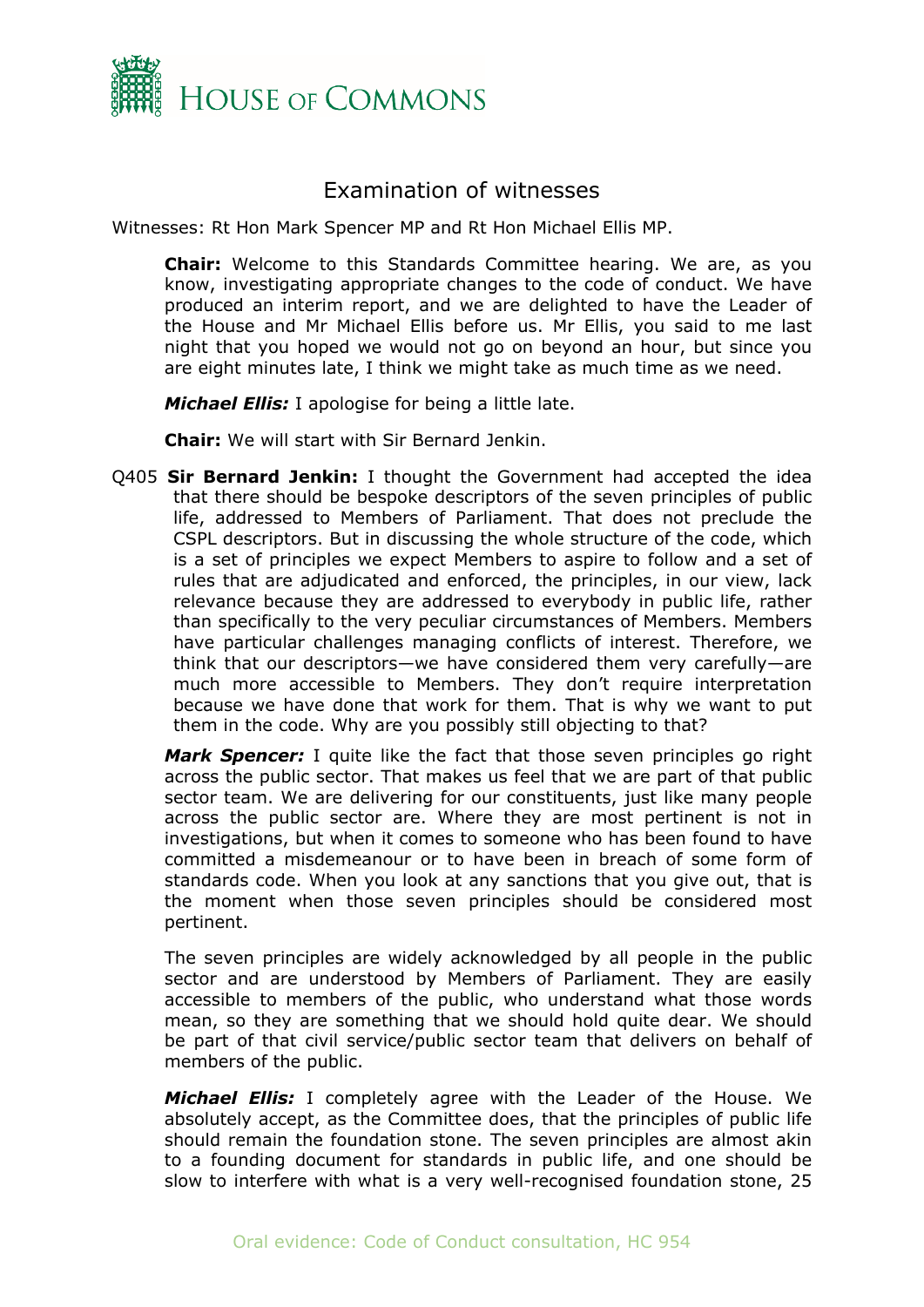

or 30 years in the making, which is acknowledged not just in the political arena but throughout public life. Lord Evans himself spoke about the stability and the positive impact of people knowing about the position.

Q406 **Chair:** Yes, but he also said that we should have specific descriptors for Parliament. He said that quite categorically, and he supported our introduction of specific descriptors for Parliament.

*Michael Ellis:* He did. The Government's view is that what that would do, however, is undermine the universality of the principles. As the Leader of the House was saying, everybody in the public service world is required to abide by these principles. If we were to particularise, the Government's view is that that would undermine one of the strengths of it, which is its universality.

*Mark Spencer:* I think we can clearly set rules by which MPs operate and should conduct themselves. That is separate to the principles of public life. If you are in breach of the rules, that is when those principles kick in. Clearly, you have done something inappropriate. You have been found to be guilty of doing something inappropriate. Here are the seven principles by which you are now judged. When it comes to the sanction that you are going to impose on that individual, it is quite easy to pick out which of those seven principles of public life they are in breach of.

Q407 **Sir Bernard Jenkin:** But the CSPL doesn't agree with you. They have expressed no concern to us whatever about us undermining the universality of their principles. Why does the Government know better than the CSPL?

*Mark Spencer:* I do not think it is a matter of knowing better. I think it is just a matter of viewing it as, as the Paymaster General called it, that cornerstone of public life. We would view it as being quite important to remain part of that whole public service realm and keep in line with those very strong seven principles.

Q408 **Chair:** Is it not helpful at least to have a bespoke understanding of what selflessness means within a parliamentary context, as opposed to being a police commissioner or whatever?

*Mark Spencer:* If I have to explain to you what selflessness means, then you are probably in the wrong job, aren't you, as an MP? Surely you would understand that. Surely you would know, as a Member of Parliament, what leadership means.

Q409 **Sir Bernard Jenkin:** Let me just test that. One bit of evidence that we took was from Claire Foster-Gilbert of the Westminster Abbey Institute. One thing you cannot be in politics is completely selfless. If you were completely selfless, you would never get any power. The problem that MPs have is that in order to be able to fulfil their public function, they have to compete for power. That is not a selfless exercise. It is not like being a civil servant. You have to promote yourself in a way that a civil servant never would or never should. We are in a different realm here.

The selflessness descriptor says, "Holders of public office should take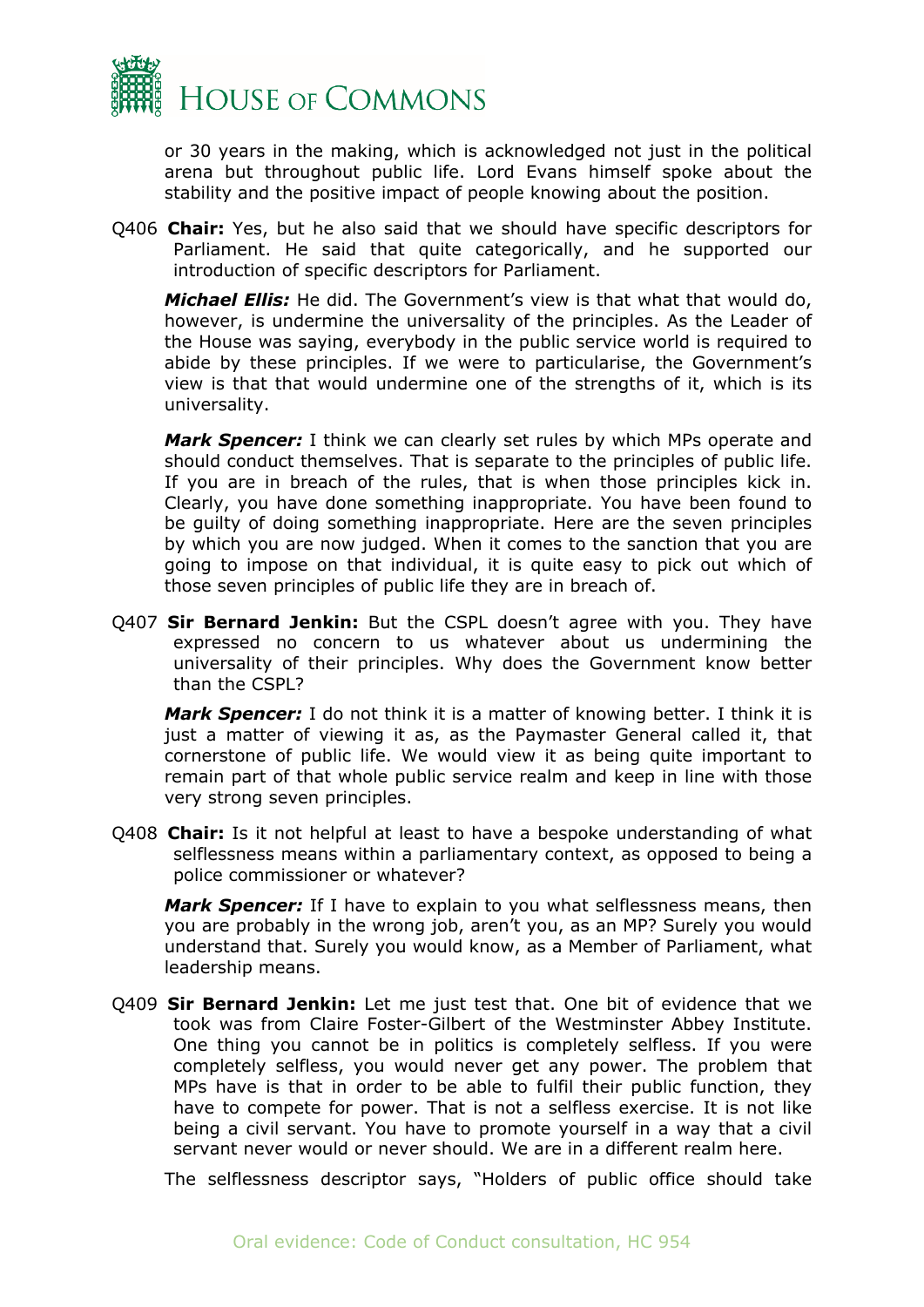

decisions solely in terms of the public interest"—that is a subjective test for a politician. The proposal is that it says, "Members of Parliament should act solely in the public interest. They should ensure that no private, financial or other personal interest compromises their principal role as a Member of Parliament. They should never misuse their position to gain financial or other material benefits for themselves, their family or their friends."

A fuller description—a fuller interpretation—is actually going to be more helpful to Members of Parliament. Otherwise, they think these things don't really apply to them, or they are not directly applicable, or they have got to work it out for themselves.

*Mark Spencer:* No, I don't think that is true. The point I am trying to make to you is that that only matters and only kicks in at the point that they are found guilty of an offence. So, you set the rules. The rules are in place. Once they are found to be in breach of the rules, you then assess them in terms of the sanction they should receive in line with those seven principles. You can then judge whether they have acted in a selfless or selfish way at that moment.

Q410 **Sir Bernard Jenkin:** That is a fundamental problem that we have about what the code is for. The code is there to promote better behaviour and better attitudes. It is not just a set of rules to be navigated by the politicians to avoid getting into trouble. If we want to encourage Members to aspire to behave better and to have better attitudes, shouldn't we address the principles directly to Members, and let the public see how the code is addressed directly to Members? Take leadership, for example.

**Chair:** Bernard, if you might just let them answer.

*Mark Spencer:* You shouldn't even seek election if you are not going to act in a selfless way. I suppose what I am trying to say to you is that in seeking election to become a Member of Parliament, you should understand those seven principles—those seven words. You shouldn't have to have it written down in front of you or explained to you that you should act in the interests of your electorate.

Q411 **Sir Bernard Jenkin:** Oh well, let's scrap the whole thing then. Why don't we just scrap it?

*Mark Spencer:* Scrap what?

Q412 **Sir Bernard Jenkin:** If you should know that already, why don't we just scrap it?

*Mark Spencer:* No, because those principles are there as a cornerstone and as an example to people who are working in public life. Clearly, the way in which they conduct themselves as Members of Parliament is by a set of rules.

*Michael Ellis:* Can I just add to that, if I may? Others in public life—of course they also act selflessly and they will have to promote, not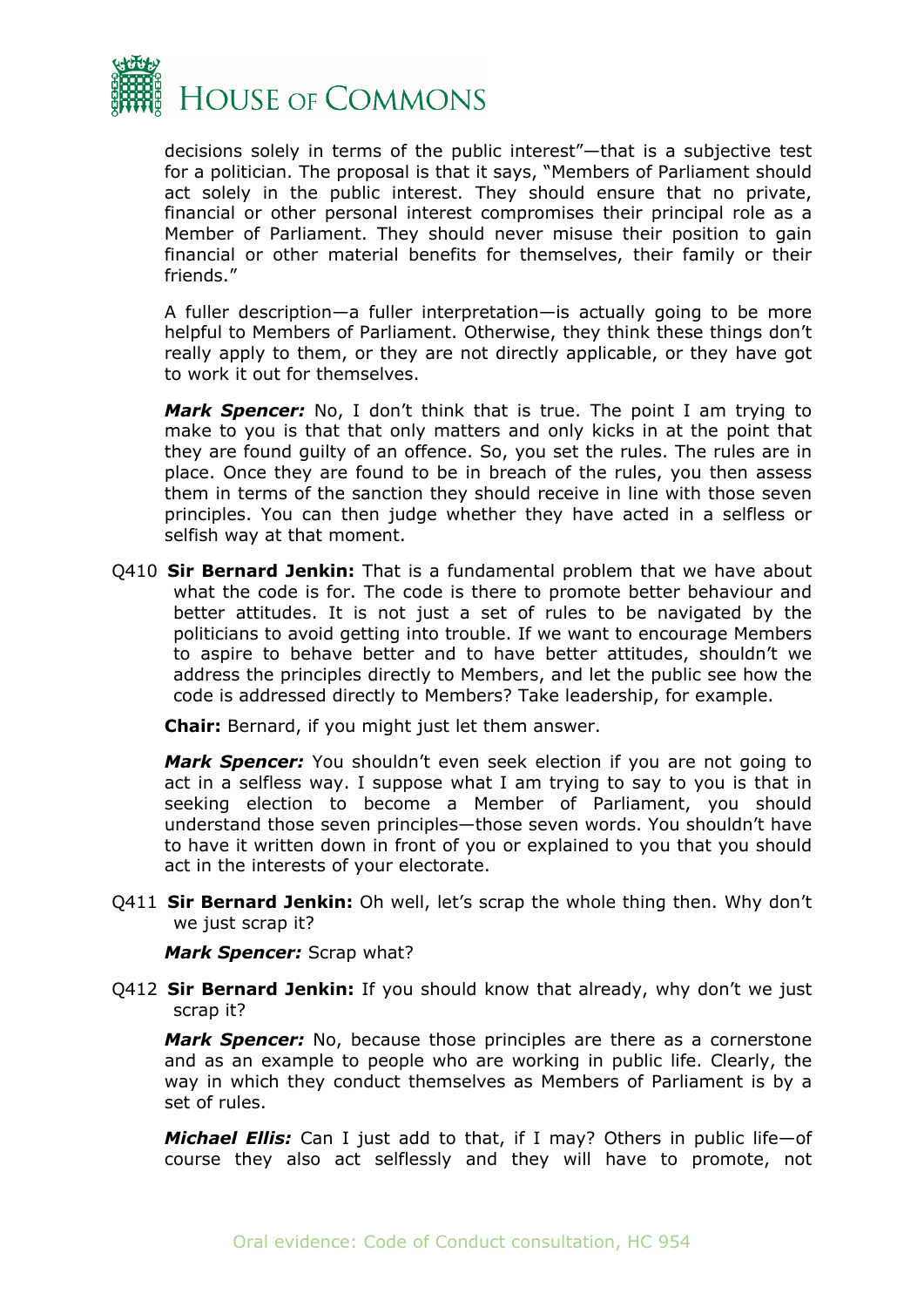

necessarily themselves, but they will be promoting priorities and policies and agendas. They are not that distinct from others in public service.

The other thing that one needs to look at—I agree with the Leader of the House's point that people understand the general meaning of these words and that trying to drill down into a definition can create unanticipated problems.

Q413 **Chair:** What is the anticipated problem that you see in what we have drafted? Do you have an objection to anything that we have written in the descriptors?

*Michael Ellis:* What we say is that it is better to leave these things as they are understood.

Q414 **Chair:** I understand that, but do you have a problem with anything that we have put in our descriptors?

*Michael Ellis:* Can I put it to you this way, Mr Bryant? The courts were called upon to define the word "insulting" for the purposes of public order, and they simply settled on a definition that it was the ordinary and understood meaning of the word. In other words, they did not seek to drill down into exactly what it meant, because they wanted to leave options open. My default position would be that we want to avoid drilling down too much into a specific definition because, actually, it can create lacunas.

Q415 **Chair:** I am sorry to push you on this, but from the very beginning, it has not just been the word "selflessness"; it has then been a descriptor of the word. There has already been a drilling down, and all we are doing is trying to make the drilling down specifically relevant to Parliament. I am asking you again: is there anything in the descriptors that we have written that you have a problem with? Have you read them?

*Michael Ellis:* Yes. The fundamental default position, though, is not about the words. It is about the universality of the principle.

**Sir Bernard Jenkin:** I have another question.

**Chair:** Sorry, I have to go to Arun, I'm afraid.

**Sir Bernard Jenkin:** Will you come back to me?

**Chair:** I will come back to you later, but Arun has been waiting.

Q416 **Dr Arun Midha:** I am Arun Midha, and I am a lay member of the Committee. I offer reassurance that the Committee is not proposing to get rid of the Nolan principles or the Committee on Standards at all. Effectively, as colleagues have tried to say, we are trying to recast the descriptors to reflect contemporary roles of MPs, just to make them more easily understandable. I am not suggesting that MPs cannot work things out for themselves, but we all operate in different worlds, particularly the lay members. Sometimes, by thinking of a particular principle, it is much easier to understand exactly what that means in your own context. That is all we have been doing. In a sense, you are not going to be judged—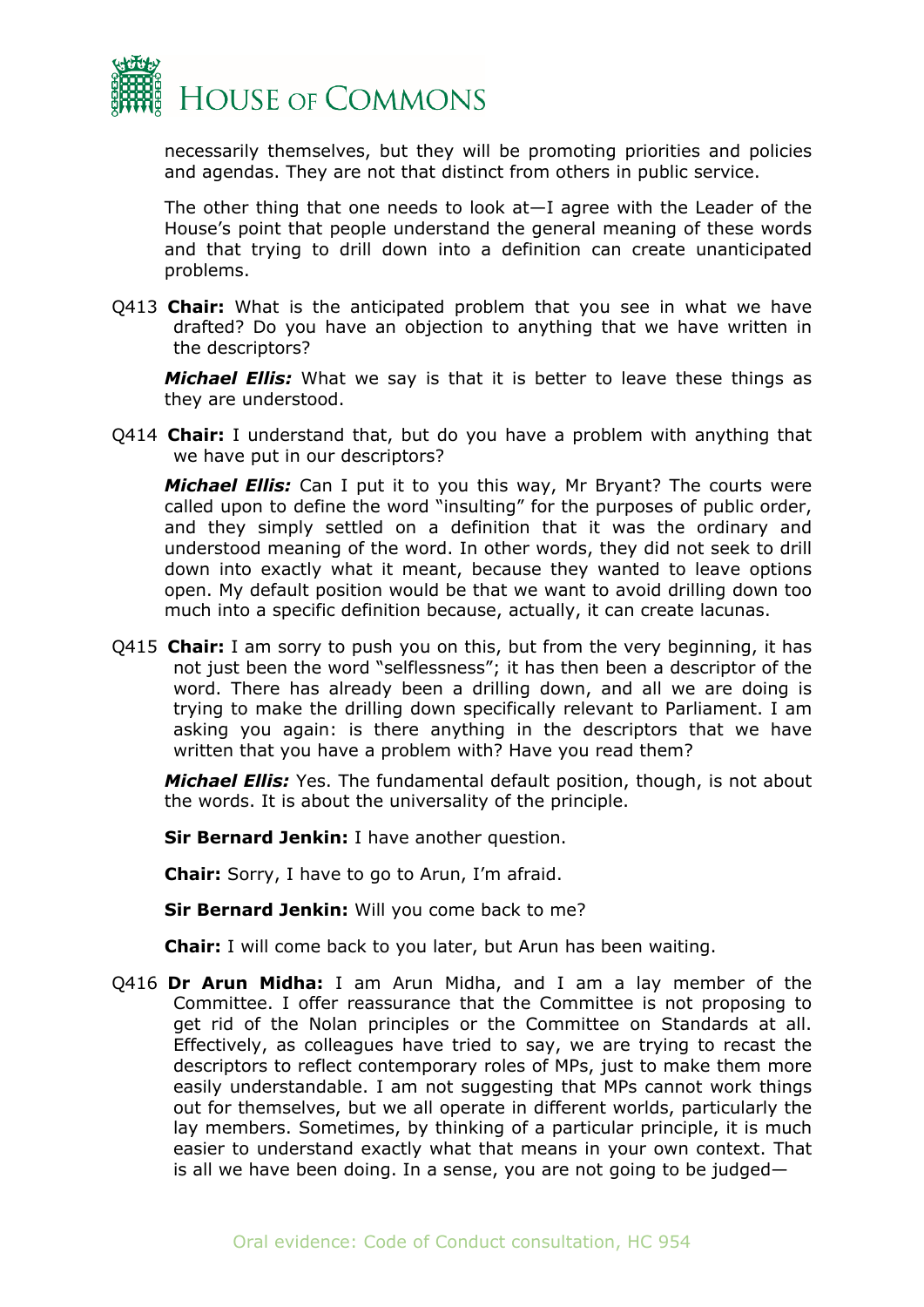

**Chair:** Arun, we need to get to a question.

**Dr Arun Midha:** Sorry. Given that explanation, couldn't the Government live with what is seen as a help to MPs to understand the principles?

*Mark Spencer:* At the risk of being too open, I have been a MP for 12 years and, until this week, I have never read the descriptors under those principles, but I wholly understand the seven principles. I understand the seven words. I do not need anyone to write down for me what "selflessness" means, what "accountability" means or what "leadership" means—I know that, my electorate know that and my constituents know that. I wholly understand that. I did not have to read someone else's description of what "selflessness" means to understand it, and we are in danger of overcooking this if we think that 650 MPs will take the trouble to read that. If you don't know it, you don't know it and you should not be an MP.

#### **Chair:** Okay.

Q417 **Mrs Tammy Banks:** With all due respect, you have been an MP for 12 years, but you are not reflective of all the MPs. One of the things that we struggle with time and time again is using the code of conduct as a preventive measure and helping MPs to really understand the different words and the Nolan principles. What you need and what another MP needs will be completely different, so if we can give the detail in the descriptors, you are well within your rights just to read the headline, they are well within their rights to read the detail, and we have covered all bases.

I would like to come back to the question that has not been answered. I absolutely understand your explanation that MPs should know these things, but the fact that we even exist and have had to refer back to the code of conduct time and time again, and the fact that people such as yourselves say you have not read it 12 years into your roles as MPs, shows exactly why we should give the detail—give it on a plate—and let people use it in a way that would be beneficial for them. I guess I'm coming straight back to the question that the Chair asked: have you got any problem with the descriptors? If not, why don't we settle on a place that meets everybody's needs rather than one cohort's?

*Mark Spencer:* It is a point of principle that those descriptors should be the same for everyone in the public sector and those who serve members of the public. We can clearly have separate rules for MPs on how they should conduct themselves, but the seven principles should be universal to the whole of the public sector and people who are supporting and delivering for members of the public.

**Chair:** We are only on question 1, so I am going to move us on if that's okay. I am going to Arun.

Q418 **Dr Arun Midha:** In our initial recommendations, the Committee proposed an eighth principle, which we termed "respect"—possibly "respectfulness". We took evidence from Lord Evans, the Chair of the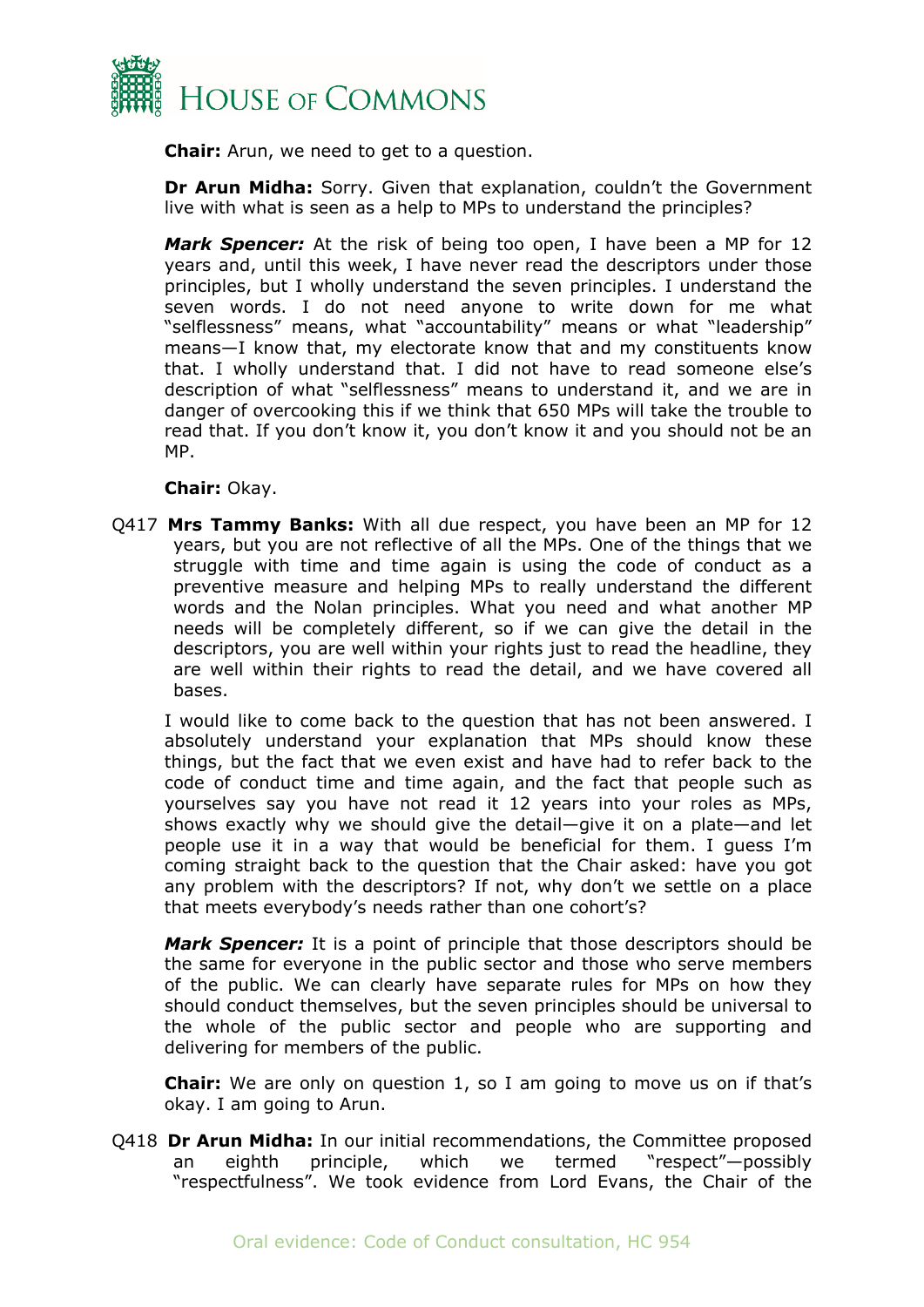

Committee on Standards in Public Life. To be fair, he felt that, while the sentiments were really important—the descriptor was important—they might be better reflected and incorporated into the leadership principle. So, I have two questions. First, do you still disagree with having this quasi-eighth principle? If you do, do you still oppose the sentiments contained in that respect principle when we talk about anti-racism, inclusion, diversity and so on being incorporated into a leadership principle? I am slightly hesitant because in our first conversation you were not too comfortable with having bespoke descriptors, but I will pose those questions to you.

*Mark Spencer:* I think we are now both arguing in the opposite direction. I would say that respect is clearly built into those seven principles, but this is where politics is unique compared to other sectors and those who support members of the public. Politics is often quite robust. While I can treat you with respect, I might wholly disagree with your political view, and I should have the right to be able to challenge your view in a very direct way. We can't undermine the cut and thrust and brutality of politics, sometimes, so respect can be misinterpreted, I suppose.

Q419 **Dr Arun Midha:** Can I move you away from the concept of respect and the sentiments contained within it? We are talking particularly about inclusion, diversity and anti-racism. Obviously, we are both being respectful to each other now, but it is not that; it is about those concepts. For MPs as leaders in society, which you are, by demonstrating those sentiments of anti-racism, diversity and inclusion, you are performing a fantastic leadership role. What are your thoughts on that?

*Mark Spencer:* I think you are right, if you are saying to me that respect is already included under the pillar of leadership. Clearly, that is true. But making it a stand-alone eighth principle would be a mistake because it would be open to over-interpretation by other people, who will then say, "Because I disagreed with you, I was not respectful to you."

Q420 **Dr Arun Midha:** Are you comfortable with having those words contained within the leadership principle?

*Mark Spencer:* I think I am saying they are already there, in effect.

Q421 **Chair:** I think everybody in the political sphere is agreed at the moment that whoever spoke to *The Mail on Sunday* at the weekend, which led to the article about Angela Rayner, was out of order.

*Michael Ellis:* Disgraceful.

Q422 **Chair:** Disgraceful, despicable and all the rest of it. What principle have they breached?

*Mark Spencer:* Well, lots, to be honest. Clearly, they did not demonstrate leadership. I don't think they demonstrated integrity.

Q423 **Chair:** What rule have they broken?

*Mark Spencer:* In terms of your Committee?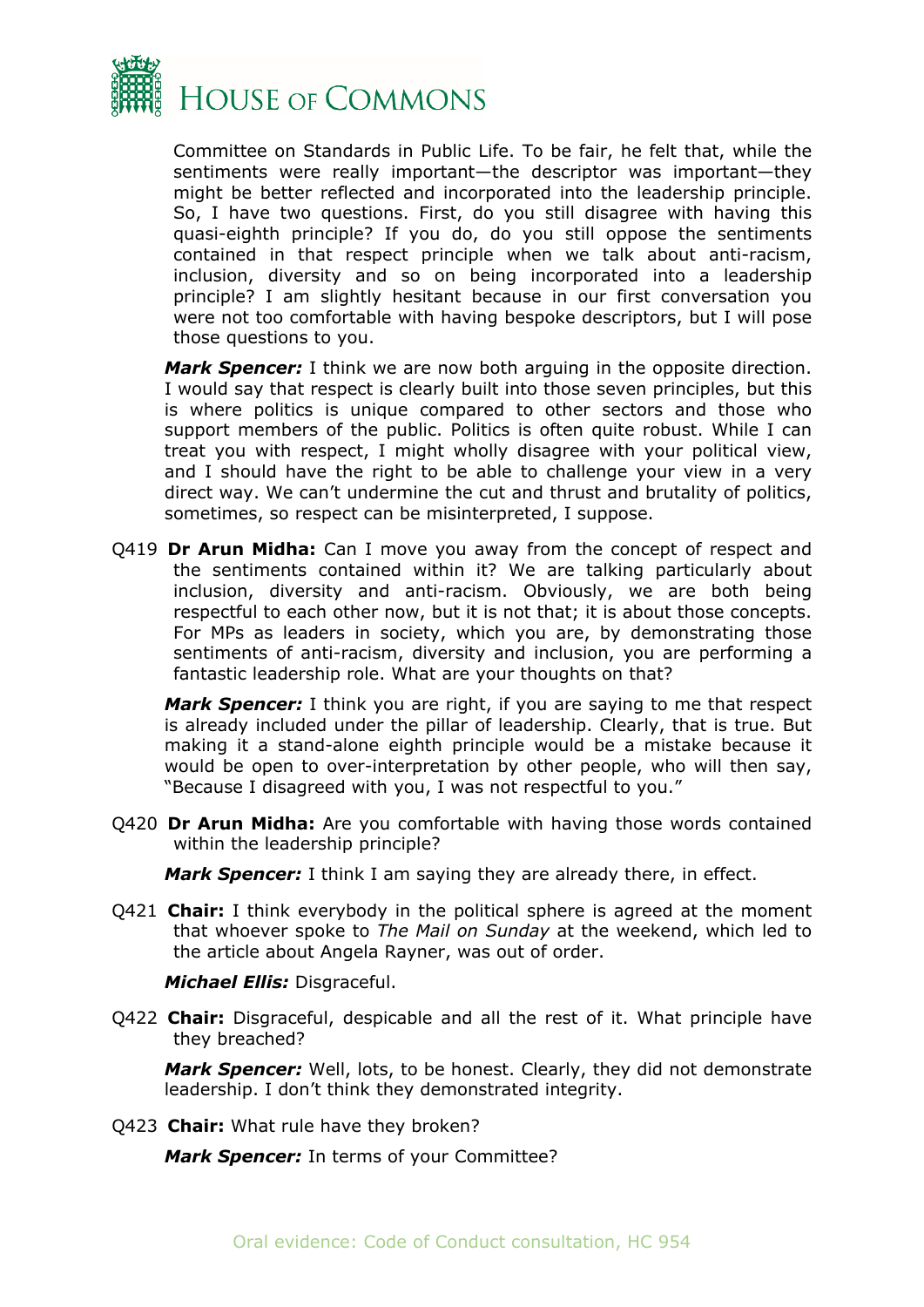

Q424 **Chair:** In terms of the rules of the House.

*Mark Spencer:* I don't suppose they have broken any rule in the House or committed a crime that could be charged in general society. I think they have just acted, frankly, inappropriately, and that should be roundly condemned.

*Michael Ellis:* The parties also have a responsibility of discipline, and they may well have brought those they represent—the House, their party—into disrepute.

Q425 **Chair:** Paragraph 17 is about the House being brought into disrepute. It will probably never come out, because I am sure the person is now hiding under a rock somewhere.

*Michael Ellis:* Journalists tend not to release their sources.

Q426 **Chair:** And the individual is undoubtedly hiding underneath the rock from which they crawled.

*Michael Ellis:* But the principle is that one would have thought—without wishing to preach, just in case that individual is exposed—that that is a comment that would bring the House into disrepute.

*Mark Spencer:* Misogyny is recognised as wholly inappropriate.

Q427 **Chair:** There is an argument for saying that therefore misogyny, racism and so on are out of order—I am using that term in the widest sense. Whether you make it explicit in the descriptors or the rules, is there not an argument for that? Otherwise, these moments will happen time and time again. To be honest, if you spoke to most women MPs, they would say that this is not exactly the first time that this has happened.

*Michael Ellis:* Absolutely—of any party. The reality is that if your contention is that there ought to be a new requirement to more explicitly demonstrate anti-discriminatory attitudes, the balance that has to be drawn when one starts to drill down further than is already clear is that one has to consider the chilling effect on debate that might unwittingly be effected. As the Leader of the House was saying, nobody wants to stifle legitimate debate—even raucous, robust debate, and even politically contentious issues where people express themselves in an obnoxious fashion—because it is important to our democracy that people don't feel intimidated into not expressing their views. The challenge, as ever, with difficult issues is to balance those two very important—

Q428 **Chair:** I know, but if that had been said in the Chamber, Mr Speaker would have asked them to withdraw, and they would have been suspended from the House if they hadn't.

*Michael Ellis:* Of course. I would expect so.

Q429 **Mr Paul Thorogood:** Following this theme of allowing space for MPs to debate robustly and not be curtailed in their exchange of views, in your written evidence you expressed concern about the chilling effect, which you just repeated there, but do you agree that there is a difference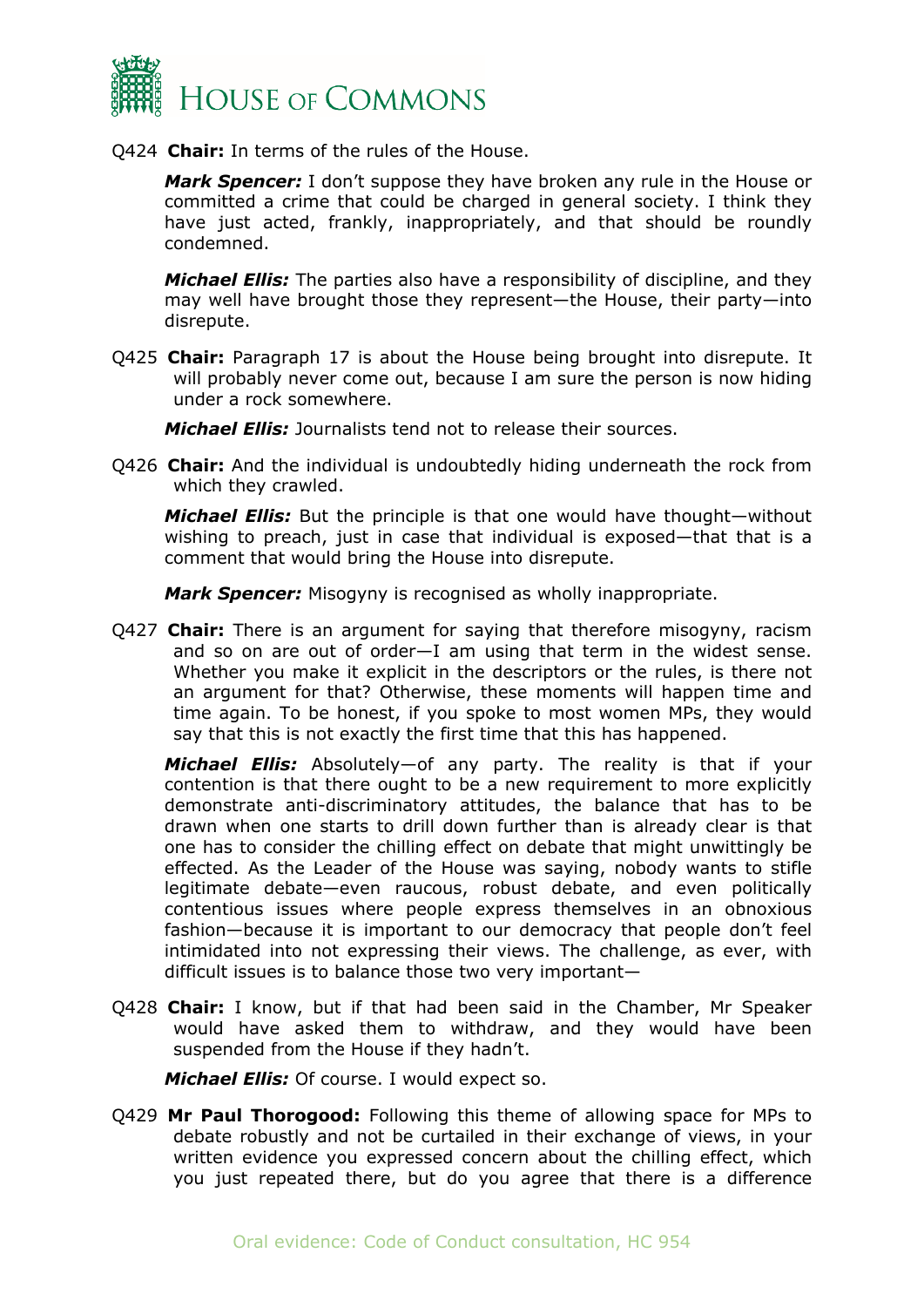

between robustly expressed or controversial views and personal attacks, especially unreasonable and excessive ones, particularly in this age of social media, when there is the ability to do something almost instantly?

*Mark Spencer:* Yes, but of course outside the Chamber, if I were to make a personal attack on you over social media, you would have recourse through the courts to pursue me for slander or libel.

Q430 **Mr Paul Thorogood:** But you do see the difference between a personal, potentially slanderous attack and this ability to exchange?

*Mark Spencer:* Yes, but those rules already exist. There are a number of examples of Members of Parliament who have said something inappropriate on social media and have paid the financial cost for that when they have been pursued through the courts and sued.

Q431 **Chair:** Are there?

#### *Mark Spencer:* Yes.

Q432 **Chair:** Could you give us a list? Not necessarily now, but if you have got some examples.

*Mark Spencer:* Yes. At the risk of highlighting it, I think the Member for Mansfield had to pay compensation to the Member for Islington North for a tweet he put out. I think there were those who retweeted an allegation—

**Chair:** This was under the Defamation Act, presumably.

*Mark Spencer:* Yes. There was an allegation of paedophilia, where a number of people retweeted the tweet and had to pay compensation. There is recourse through the courts for personal attacks that are proven to be slanderous.

Q433 **Chair:** But that is different, isn't it? I remember somebody attacking me for apparently wearing a  $E25,000$  watch. I don't have a  $E25,000$  watch, but it's not defamatory to say that I was wearing one; it's just inaccurate. I am not sure that that should have been caught by this. My point is that defamation is quite a high bar, which requires deep financial pockets, normally, to be able to take such a case.

*Michael Ellis:* There is also the criminal sanction. If people's words outside of this place step into the territory of threatening, abusive behaviour, going beyond that with which we are under a principle to adhere, then that also is a separate category. There is the civil sanction the defamation—and the criminal sanction.

Q434 **Mr Paul Thorogood:** I think the point behind my question is that we are trying to raise the standards of conduct. We are talking about behaviour within Parliament. I think that this is around MPs—in general debate, or how they act—acting in good faith, properly, and with good behaviour, and that certainly has not happened. If you are going to the point where you have identified MPs who have been accused of slander and so on having to go to criminal law, surely MPs are acting inappropriately within the House. My question is, should we hold people to a higher standard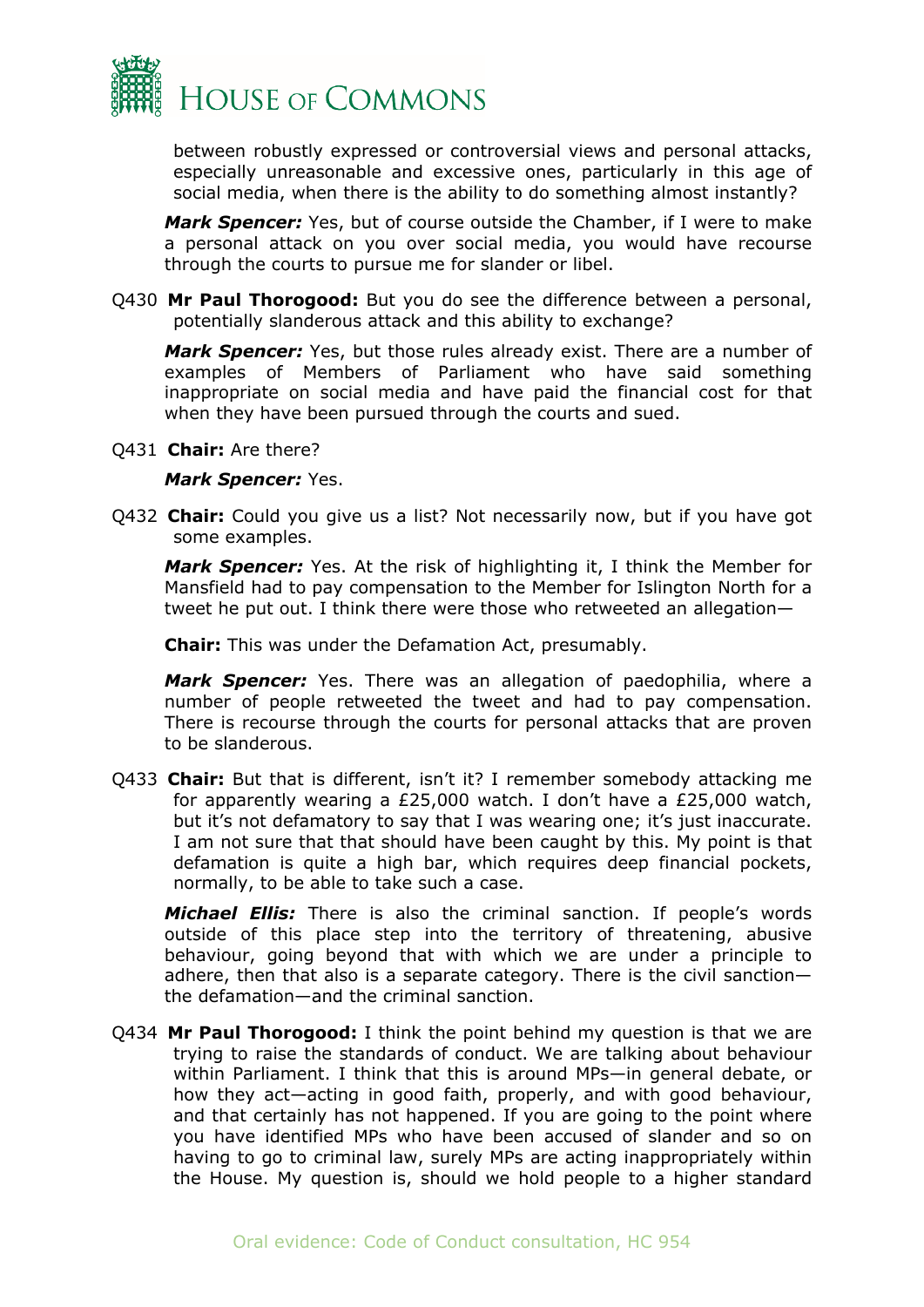

within Parliament?

*Mark Spencer:* I think we all have a responsibility to try to act in an appropriate way and to conduct debate in as civil a way as possible. However, that should not detract from the cut and thrust of politics and the ability to criticise each other. I think that scrutiny of each other is a very important principle of democracy. People should have the right to criticise and question my views, and they should have the right to do that very robustly.

*Michael Ellis:* And even rudely, sometimes.

Q435 **Mr Paul Thorogood:** There is a difference between rudeness and some of the vicious attacks that have happened. They are personal; I think the key word is "personal".

*Michael Ellis:* This is the issue, of course, because it all boils down to striking the right balance. We all want everyone here to be working in a positive and safe environment—that goes without saying. However, it is also important that politicians can engage in free debate and political discussions.

Q436 **Mr Paul Thorogood:** I don't think anybody is arguing against that.

*Michael Ellis:* No one is arguing that, but my concern is about what is sometimes called mission creep, which is that if one is not too careful with drilling down a definition, then, over a period of months and years, those norms become the definition. Therefore, someone who is outwith the norm—someone who may be one of one or two voices in the entire House—

Q437 **Chair:** I suppose that is my question. Have we got the tone right in politics at the moment? There are MPs wearing stab vests.

*Mark Spencer:* I think it is always possible to criticise the tone, but I think the robustness of our democracy, and the right of people to be robust in those debates, is what makes our democracy great.

**Chair:** So you think we have the tone right, now?

*Mark Spencer:* I think it is always possible to criticise it. It is always possible to pick holes in it. I acknowledge that. However, I would defend your right to rudely question me. I think you—

Q438 **Chair:** What about targeted ads, with Facebook ads targeted at individual MPs by political parties from all sides?

*Mark Spencer:* I think it is right that you would have the right to point out to my constituents my voting record. I would stand by that voting record. I would stand by that principle that you have the right to point out to my constituents the way in which I voted. I have the right of reply, of course, and that is how democracy works.

Q439 **Mrs Rita Dexter:** I am very taken by this idea that rudeness is okay.

*Michael Ellis:* I didn't say it was okay.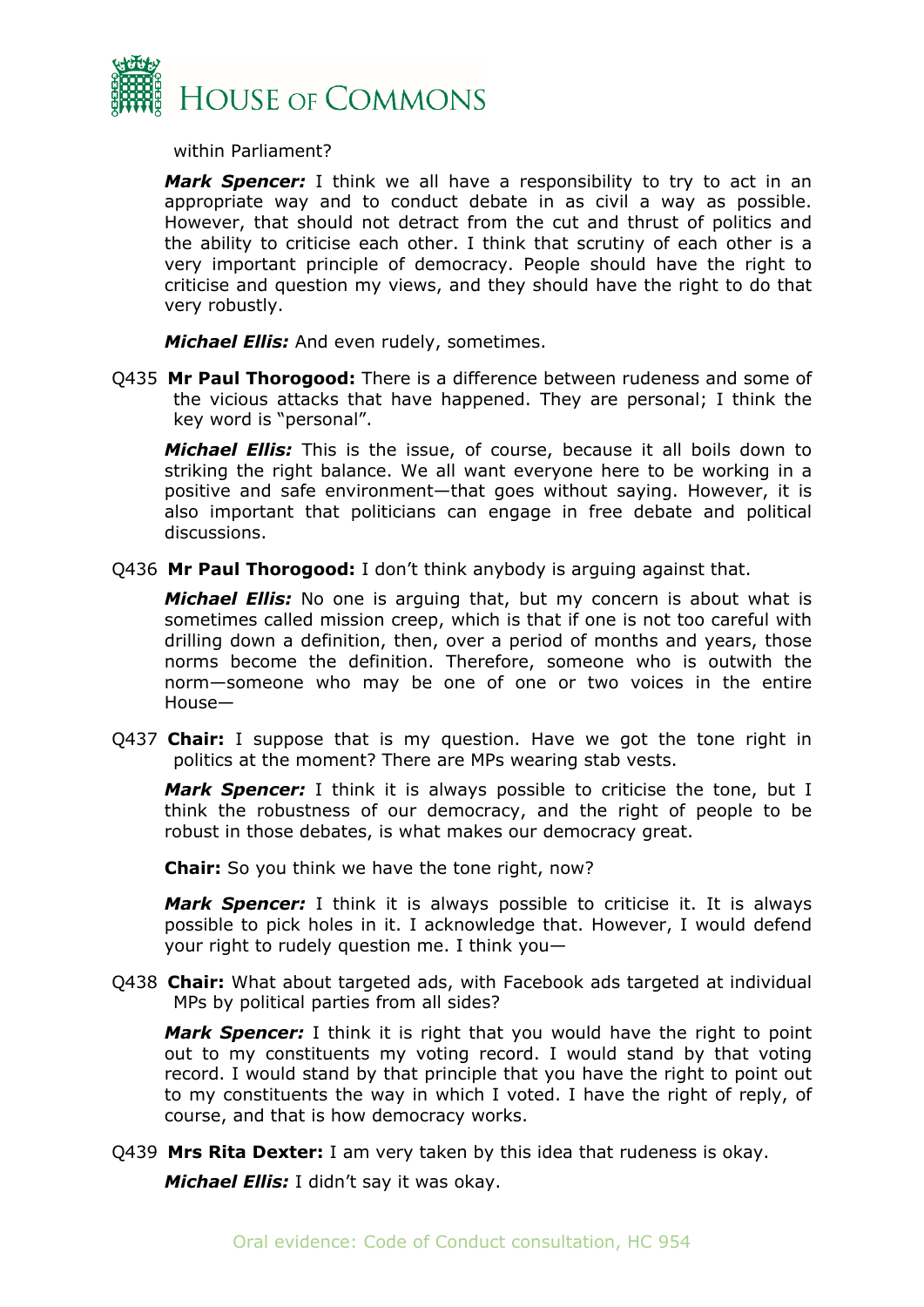

**Mrs Rita Dexter:** I think you did say, "even rudely," and it jars with me, in the sense that—well, on its merits, it jars with me, but it is also the thin end of a wedge, so I feel I need to respond to the fact that you said that. I think it's probably not right because it does contribute to the tone.

*Michael Ellis:* All I can say is that I was in the Chamber last Thursday for several hours, listening to a debate, which we do on a regular basis. There was a very robust exchange of views—including personal views—about certain individuals. We need to balance the rights of people to express themselves in extremely robust ways, but we don't want to cross over the threshold into that being offensive or outwith the acceptable standards of robust debate. I'm afraid that this is the difficulty: one person's robustness might be another's rudeness or lack of respect. These things are not susceptible to easy definition.

That is why I make the point about mission creep. If we create a new norm, and a person has a view that is entirely outwith the general principle of think on a topic, that could become disrespectful.

*Mark Spencer:* I would have said—

**Mrs Rita Dexter:** I would just say that robust is different to rude. I didn't challenge you on robustness, because I accept robust. Rude is different.

*Mark Spencer:* I would say that your interruption of me could be interpreted as rude.

**Mrs Rita Dexter:** And that would be very fair.

*Mark Spencer:* Is that rude? I don't know.

**Chair:** It can't have been rude, or I would have ruled it out of order. You wouldn't want to challenge the Chair, would you? Sorry, Rita, I have others who want to ask about this—Mehmuda, and then Tammy.

Q440 **Mehmuda Mian:** You talk about a balance that needs to be struck, but do you not think that a lot of members of the public now think that that balance has tipped, and that the excessive personal attacks are more prevalent? There are other organisations and professions where people need to be robust in arguments, and so on. I have been a lay member for just under a year now. I have gone to the House of Commons and listened to some of the speeches and debates, and I find it extraordinary the amount of times I have heard excessive personal attacks. I am not saying that you shouldn't be challenged or that your opinions shouldn't be criticised, but it is often not a debate any more; it is just a series of personal attacks and excessively rude behaviour. I don't think it is necessarily the mark of a functioning democracy to talk to people in a manner that—

**Chair:** Colleagues, we have to ask them questions.

*Mehmuda Mian:* Okay. My question is about that balance that you talk about.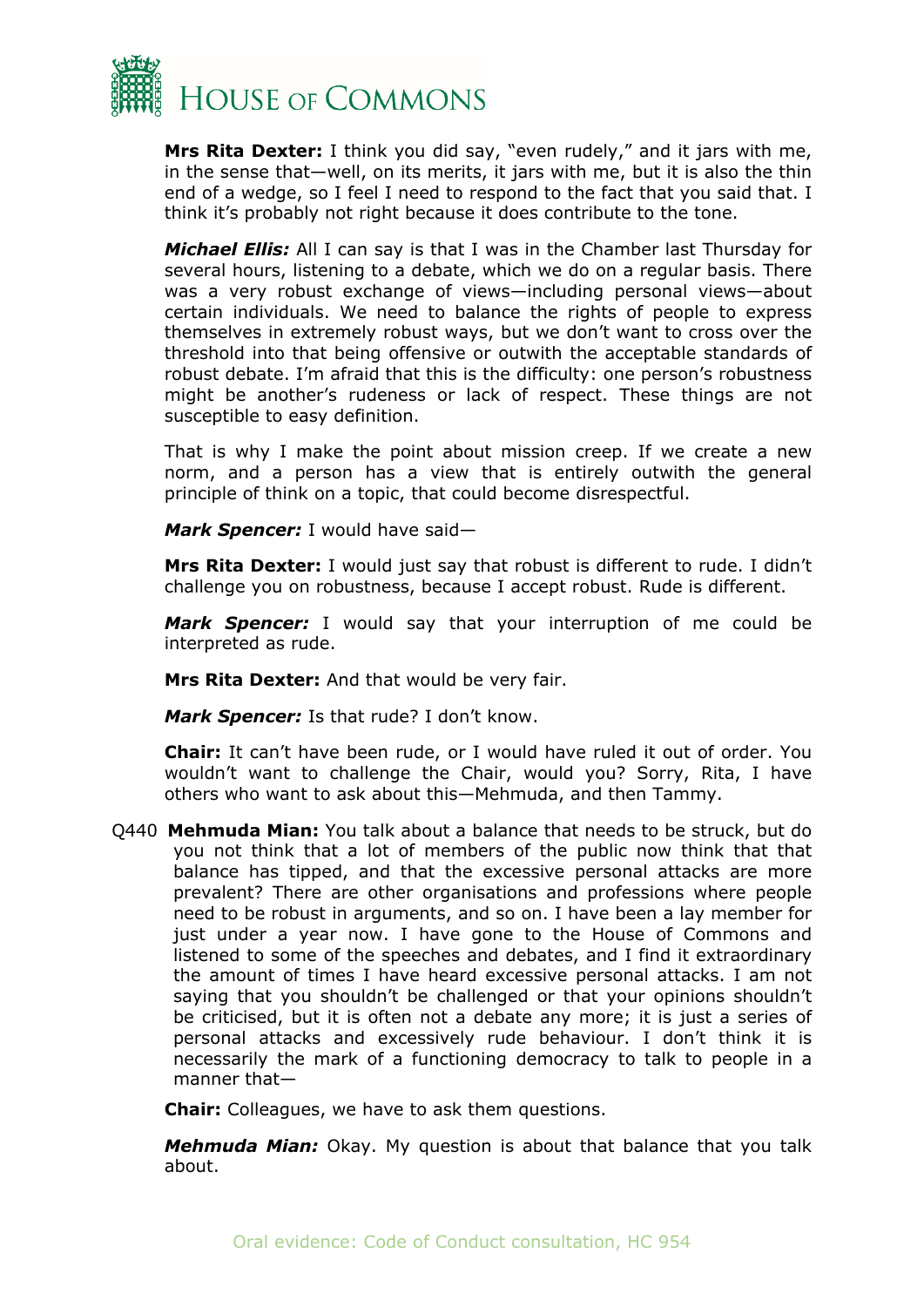

*Mark Spencer:* I'm not sure I recognise that. If you go on YouTube and look back at some of the debates from the 1980s between Mrs Thatcher and Members on the Opposition Benches, they were very robust. They were just as confrontational as they are today. The difference in society today is that it is much more aggressive on social media. But that is not MP against MP. That is often members of the public being very personal about MPs.

Look at the Twitter feed of any Member of Parliament. I could put up, "Great to visit this children's cancer charity today," and I guarantee that the first 10 comments would be, "Don't like that rubbish—what about this?" It's not MP against MP. It is the public that is driving that rudeness and aggression.

*Michael Ellis:* Very briefly, the risk is that the mischief we would be seeking to avoid would be anything that has a tendency to sterilise the Chamber or neuter the debate. As the Leader was saying, the House has been an extremely robust place for generations—forever—and some would argue that it was worse than it is now in previous generations.

*Mehmuda Mian:* Can I just respond to that very quickly? Just because it has been happening for generations doesn't necessarily mean that you should continue the saga.

**Chair:** I am going to go to Yvonne and then to Tammy.

Q441 **Yvonne Fovargue:** Mr Ellis, you said that you have the right to express your views in an obnoxious way and you don't want people to be intimidated into not expressing views in an obnoxious way. When does obnoxious tip over into unreasonable and excessive?

*Michael Ellis:* That is a very good question and a question that I would respectfully put back to the Committee. Let's say that we seek to drill down in our terminology for a definition of, for example, respect. To one person, the sort of extremely robust and, dare I say, obnoxious exchange that is outwith the normal course of what one would hope to expect—that in itself creates a challenge: the challenge that some might feel the chilling effect that they can't express themselves as they would wish to and others might take advantage of that. The issue is that one person's rudeness is another person's lack of respect, and so on. This is why we would wish to avoid, if we can, anything that serves or might serve to neutralise the Chamber or sterilise it into a place that we're not used to.

**Chair:** Just to be clear, the Chamber is a matter for the Speaker, and the Speaker alone; it is not a matter for our Committee. I am going to have to get us moving a bit, because that was question 3. Tammy, did you have something quickly to ask? No. We are going to move on. Michael.

Q442 **Dr Michael Maguire:** Good morning. I am Michael Maguire, a lay member of the Committee. I want to move the conversation on. What do you think are the differences between ministerial interests and Members' interests, and do the public care about such differences?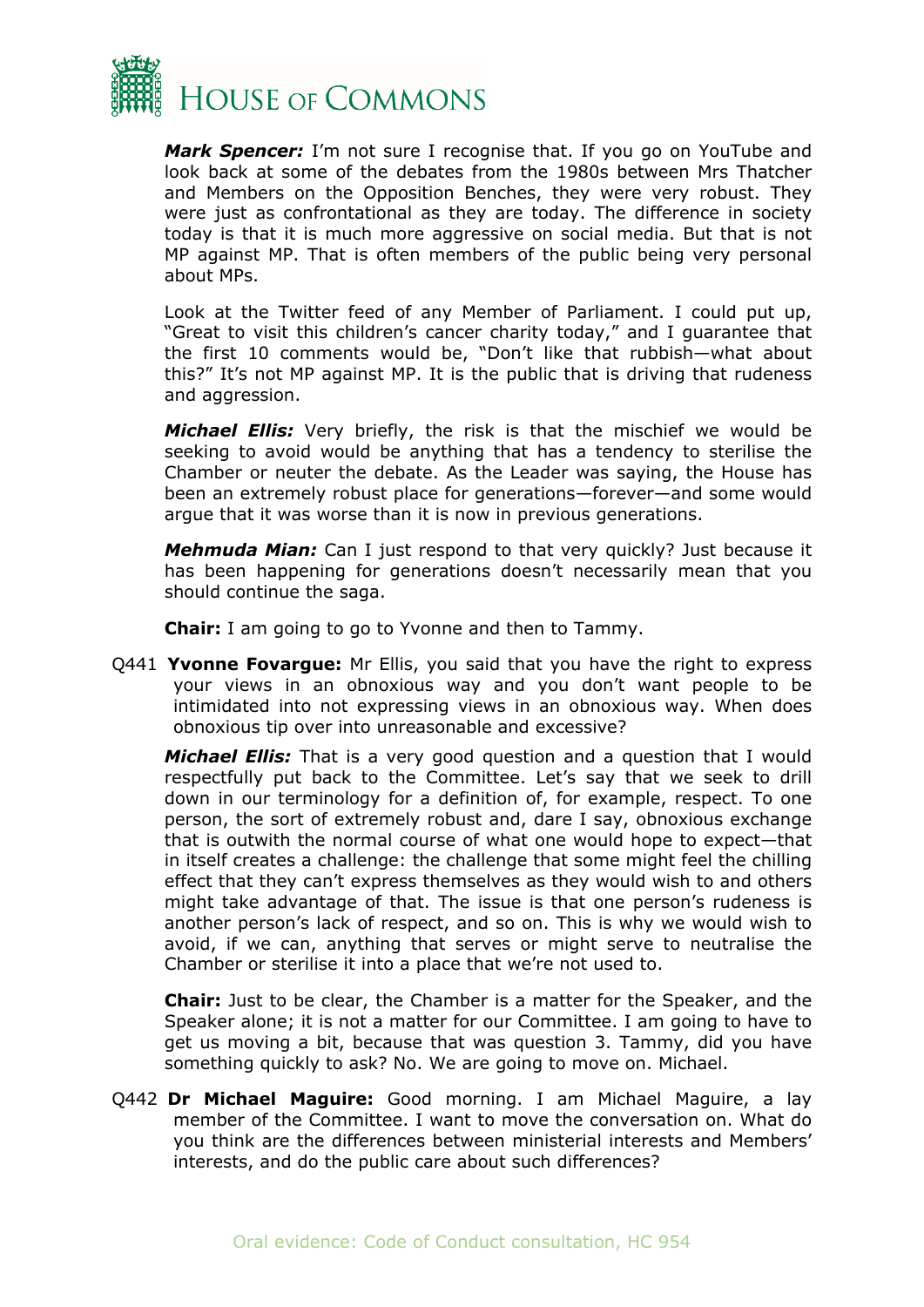

*Michael Ellis:* As far as registration of interests is concerned, the main issue would be one of recognising the separation of powers, as I know this Committee will have heard argued before. Of course, we hold strongly to the view that Ministers are of the Executive branch, which is distinct and separate from the legislative branch, and therefore it is right that there are two separate processes. There is also of course a separate process for the third branch, which we tend not to talk about here but which obviously exists—the judiciary. We would not expect the judiciary to have disciplinary processes or, for that matter, registration processes that are part of the legislature or the Executive. The three are kept separate and distinct, and my view is that that is the fundamental difference; it is the constitutional principle of separation of powers.

That said, it is of course also true that Ministers, although different and separate, are required to adhere to some strict and very strict principles and to declare accordingly their interests under the ministerial code. They perform, constitutionally and operationally, different functions from a Back-Bench Member of Parliament and, in recognition of the different role of the Executive, there is a more in-depth and context-specific process, which is above House of Commons registration, because what a Minister does is to immediately register through their private office any gift, for example, that they may have received. The fact that that is not published until later does not alter the fact that they have to declare it as and when it is given, or very soon thereafter. They have that. They have their permanent secretary. They have their private office, the civil service—

Q443 **Chair:** But isn't the point of it for the public to know?

*Michael Ellis:* Of course, and the public do know when Lord Geidt and his committee—

*Mark Spencer:* I'm not sure that's true, actually. Surely what really matters is that there is not undue influence within politics. If some Russian oligarch wants to take me on their yacht for a fortnight around the Mediterranean, does it matter whether my constituents know? I think it's good for transparency that they know, but the more important principle is that I have not been under undue influence from that—

Q444 **Chair:** Surely it matters that the public know whether you have or you haven't.

*Mark Spencer:* I recognise that it does, but it's much more important that I am not then using or acting as a vector for that individual and I have not been influenced unduly by that individual. The principle of making sure that that influence is not had is way more important than anything else. One way of delivering that is by the public knowing about it. If everybody is aware of it, that clearly stops it happening. That is one tool by which—

Q445 **Chair:** Surely an intrinsic part of it is that the public should be able to know what influences might be being exerted on you. And the public cannot know that without its publication.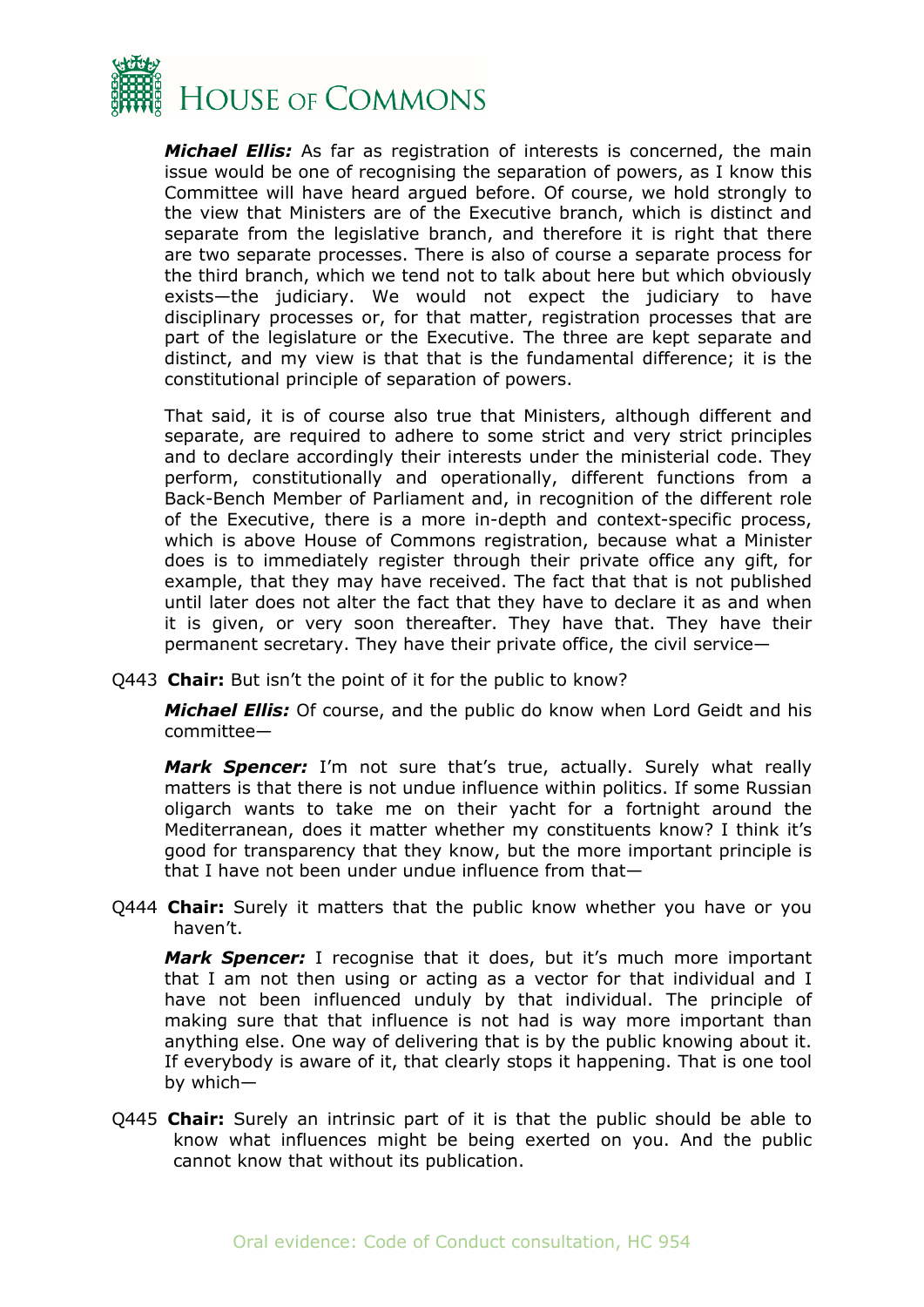

*Michael Ellis:* It's published quarterly, is it not?

Q446 **Chair:** It's not, is it?

*Michael Ellis:* Well, the data on gifts, hospitality and meetings is published quarterly.

Q447 **Chair:** When did the FCDO last publish?

*Michael Ellis:* I don't have that information immediately to hand, but—

Q448 **Chair:** Surely you would have prepared for today and got that information about all the different Departments.

*Michael Ellis:* Well, as far as publication is concerned, there is a requirement of twice a year for Lord Geidt's committee—

Q449 **Chair:** Lord Geidt's committee?

*Michael Ellis:* Lord Geidt's responsibilities. And I believe, to answer your question, that the last publication was in November 2021.

Q450 **Chair:** So it's already more than three months late—in fact, it's not: the last FCDO report was in September 2021, so we know only about events up to September 2021. We're more than—what is it, eight months since then? But if it's in the House, it's 28 days.

*Mark Spencer:* Yes, but the point that I am making to you is that there is a system in place so that if any of those Ministers in the Foreign Office have been subject to pressure, hospitality or influence, the whole of that civil service machine knows about that and has recorded it, so that that system is aware of that influence.

Q451 **Chair:** But there is no means of verifying that, is there?

*Mark Spencer:* The point I am making to you is that you are talking about the public being aware of that in a very rapid timescale and that is a separate argument. The timing of that publication is a separate argument to the principle of the separation of powers. We can have a separate debate about how quickly ministerial responsibilities are published, but I think the principle of the separation of powers is a very important one. I think what we are saying is that that is registered, clearly, with the civil service, and that is published on a twice yearly basis.

Q452 **Chair:** In theory, every Department is meant to do all these things every quarter. Lots of them don't. Lots of them are late. The FCDO didn't do any reporting for a whole year, and when it did, it ended up doing only half the period because it didn't have the information. Some of it has now been published much later. Do you know how many papers the Cabinet Office published on this in March of this year? It's your Department.

You don't know.

*Michael Ellis:* Please tell me.

**Chair:** Fifteen separate documents. It is not researchable by anybody. It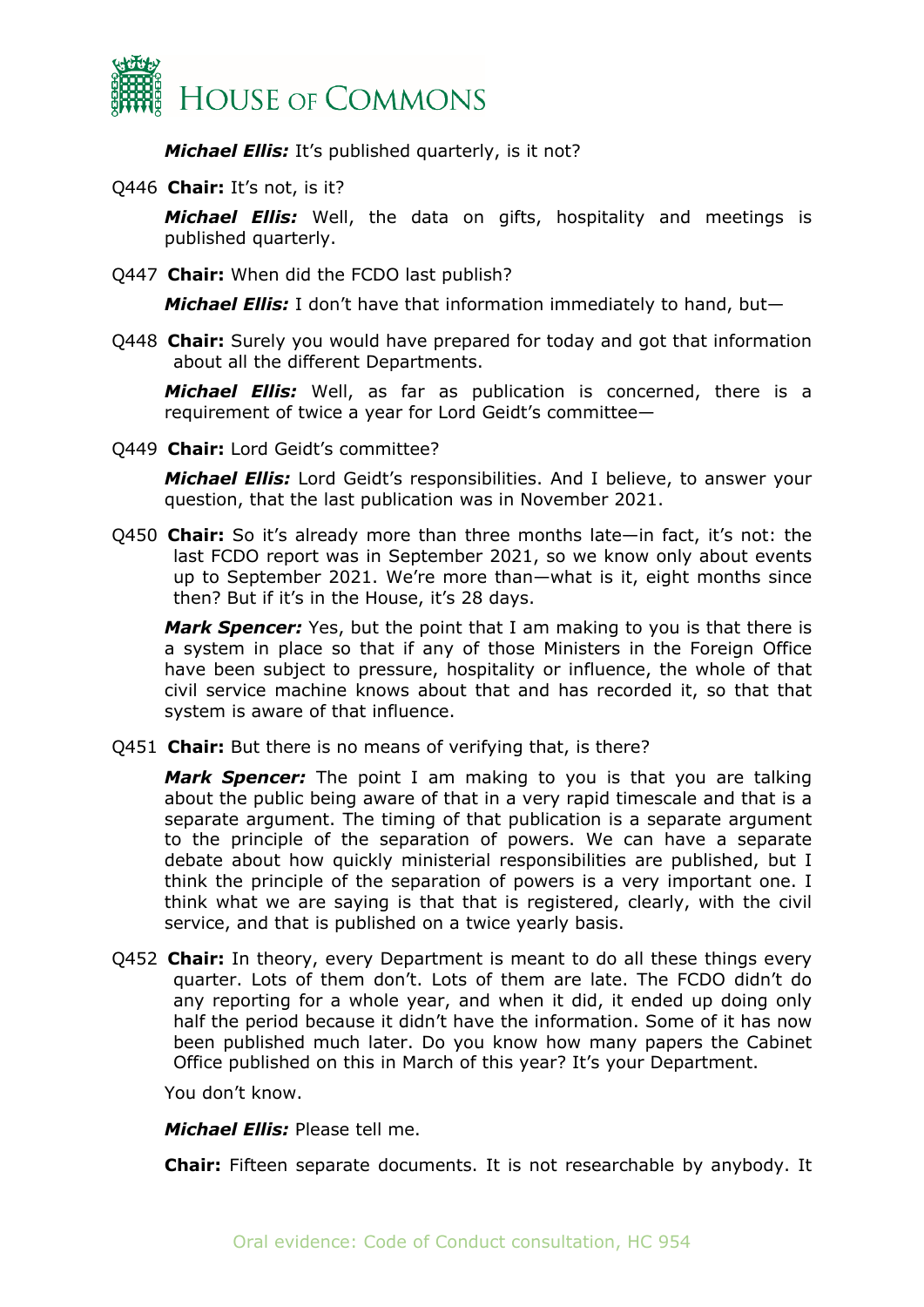

is not findable by anybody.

*Michael Ellis:* Mr Bryant, can I put it to you in a slightly different way? There is extra scrutiny on Ministers, not less scrutiny, and I say that for this reason. First, Ministers are required by the ministerial code to declare any relevant interests, and if they were to fail to do so, they could be sanctioned by the Prime Minister in the way that we know.

Secondly, Ministers are scrutinised very carefully by their permanent secretary, who is likely to know an awful lot more than anyone else about the work in their Department, but also what their specific interests are and what gifts they may or may not have received.

Thirdly, there is the independent adviser on ministerial interests, who is another form of scrutiny—Lord Geidt.

Fourthly, there is the publication. I accept the point that the Leader of the House has made that timing of publication is a different question. My point is that there are those four separate levels of scrutiny that Ministers actually have, and the—

Q453 **Chair:** Sorry to interrupt you, and I won't go on about this for too long, but timeliness of publication is important. The last set of publications, by most Departments, were not even an accurate list of the Ministers in the Departments, because they are so out of date. Do you not accept that it would make much more sense if, just as in the House every Member has to register something within 28 days and it is published on a rolling basis, all this material about Ministers' interests was published in the same way?

*Michael Ellis:* There is a slight difference, because legally speaking a gift, for example, given to a Minister is not his or hers; it belongs to the Crown.

**Chair:** Unless they buy it.

*Michael Ellis:* Unless they buy it; it does not belong to the individual unless they do that. As I said, the ministerial code makes it very clear that hospitality, for example, accepted by anyone in that position should be declared in the register accordingly. One has to bear in mind as well that ministerial interests tend to be more limited in many ways; they are certainly more regulated.

*Mark Spencer:* It can be more complicated, to be fair. If I went on a foreign trip and someone gave me a gift of a piece of jewellery or a huge golden sword and they presented it to me, it would take a while for the civil service to establish the value of that item and I would not be able to log that item—

**Chair:** Sorry, but that is just about the weakest argument I've ever heard. That is a really weak argument.

*Mark Spencer:* No, it does take time to establish the value of those items.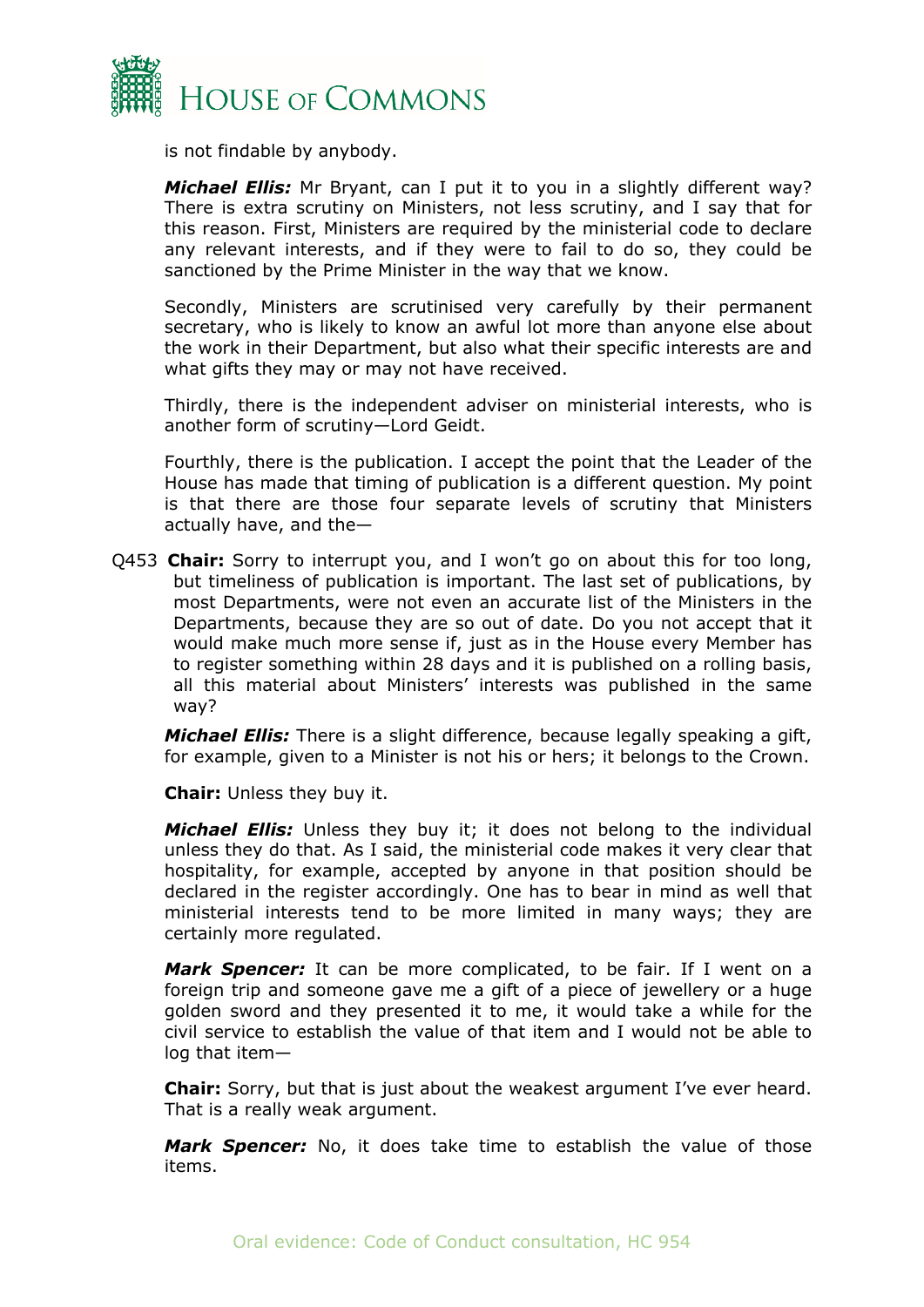

**Chair:** Come off it.

*Mark Spencer:* How can I log its value if I don't know its value?

Q454 **Andy Carter:** You made the point that there is a greater level of requirement on Ministers. I want to push back a little and challenge on transparency for the electorate—for our constituents. Why should a Back Bencher attending a football match through hospitality have to register within 28 days when a Minister, perhaps in DCMS, does not have to give the same level of transparency around their attendance to the electorate? Why should there be a difference between a Minister and a Back Bencher?

*Michael Ellis:* The Minister is also required to make that declaration speedily, but the publication of it may follow because publication dates are different.

Q455 **Andy Carter:** I understand that, but why should there be a difference in publication?

*Michael Ellis:* It is important to emphasise that the moment of declaration is when that Minister makes the declaration via the private office. That may be even faster than the Back Bencher registered those tickets.

Q456 **Andy Carter:** But why should there be a difference in the amount of transparency that our electorate—our constituents—can expect?

*Mark Spencer:* There isn't.

**Andy Carter:** I'm afraid there is.

*Mark Spencer:* Are you talking about timeliness?

**Andy Carter:** I am talking about timeliness—

*Mark Spencer:* There is no difference in scrutiny or registration; only in the timeliness.

**Chair:** The Minister doesn't have to say the amount either.

- Q457 **Andy Carter:** If I stand next to a Minister at a football match, I have to publish that within 28 days, and it will be in the public domain that I was there and who paid for it. The Minister doesn't need to do that. Why should there be a difference?
- Q458 *Mark Spencer:* That's not true though. It depends on how they were invited. If they were invited as a constituency MP, they have to register that on the House of Commons register. If they were there as a Minister, for their ministerial responsibilities, clearly they would register that with the ministerial registrar.
- Q459 **Andy Carter:** Do you accept that it creates some challenges for the public to understand the differences in transparency?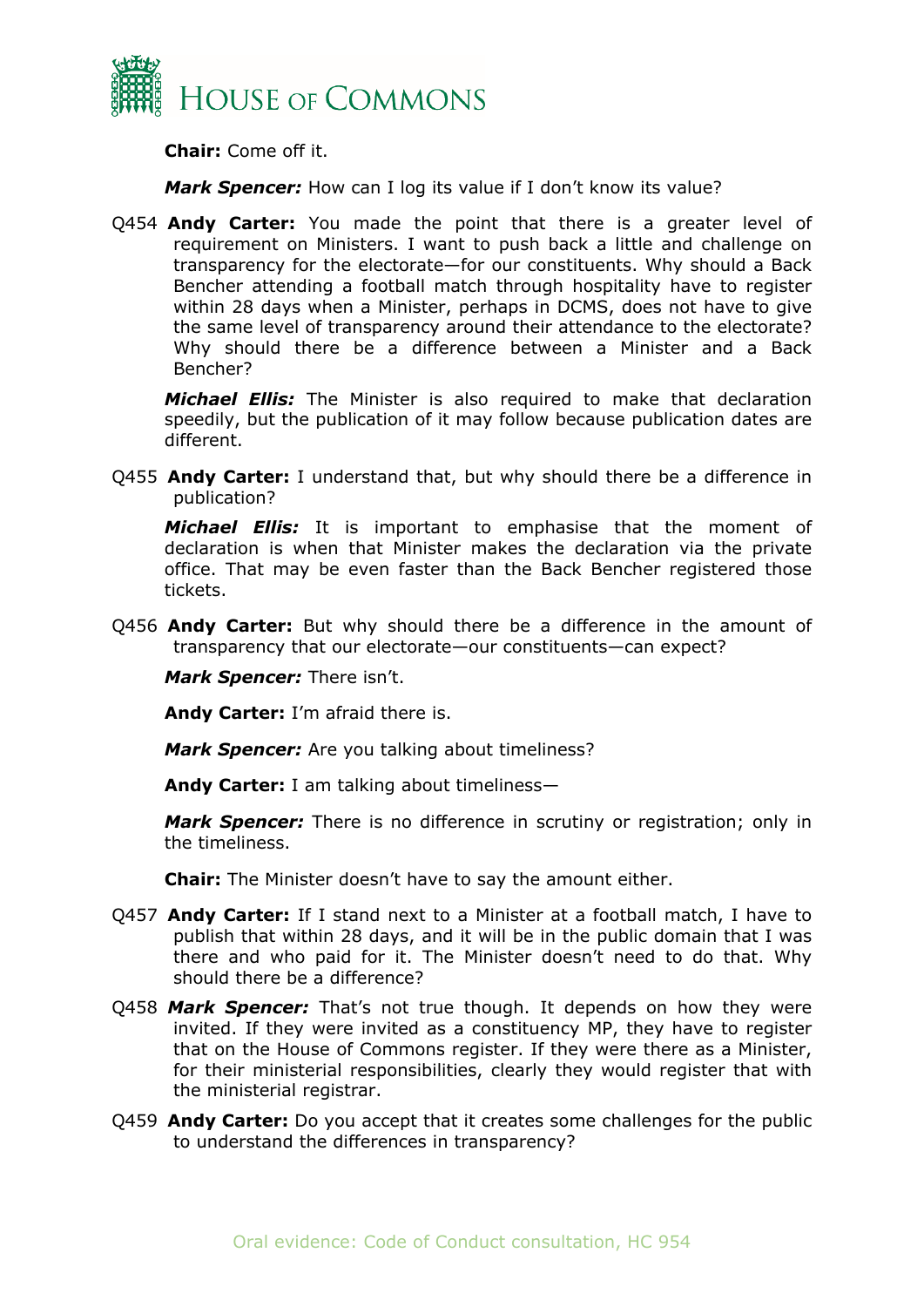

*Michael Ellis:* But a Minister is part of the Executive, as you know, and a Back Bencher is part of the legislature.

Q460 **Andy Carter:** Why should the Executive have a different reporting restriction in terms of timeliness? You are right that it is about timeliness, but why should there be a different timescale for Ministers compared with Back Benchers?

*Mark Spencer:* That is a separate debate from whether or not there should be a separate system. I am more than happy to engage on whether there should be a more timely process, but that is a separate debate.

Q461 **Andy Carter:** The argument we are making is that it would be a much easier process to combine it all into one. Then everything would be disclosed at the same time and the timeliness argument about whether the environment is legislative—a Back Bencher—or executive would be irrelevant.

*Mark Spencer:* We have to recognise that the whole purpose of the system is to stop undue influence and make sure that any influence that is brought to bear is logged and registered, and that is what happens.

**Andy Carter:** But it is not transparent for the electorate. That is the point I am making.

*Mark Spencer:* No, the transparency is one tool by which those people are held to account. There are many other tools to hold you as a Minister to account, in that your whole private office is working to cocoon you and protect you from undue influence. If I were to say to my private office tomorrow, "Great news, guys! I've been invited on to an oligarch's yacht for a fortnight," they'd say, "Uh, Minister, we're not quite sure that would be the right thing to do. You might need to rethink that pretty rapidly."

Q462 **Alberto Costa:** Good morning. I have a great deal of sympathy with the separation of powers argument—I entirely understand it. One thing we have not touched on is the effect were the system to be combined; in my opinion, the effect would be an offence against separation of powers. You would, in effect, be giving a parliamentary functionary disciplinary oversight of ministerial activity. Do you agree with that statement?

#### *Mark Spencer:* Yes.

*Michael Ellis:* Yes, I would.

Q463 **Alberto Costa:** Okay. From my perspective, that is the core problem, but I do think the Committee is being very reasonable in seeking a practical solution to this whereby Ministers declare in a more timely fashion gifts and hospitality that they have received in their ministerial capacity. What suggestions on that do you have for the Committee?

*Mark Spencer:* The timeliness of reporting is worthy of debate and that that reporting should be done on a more regular basis is worthy of challenge. That is a worthy challenge and debate to have.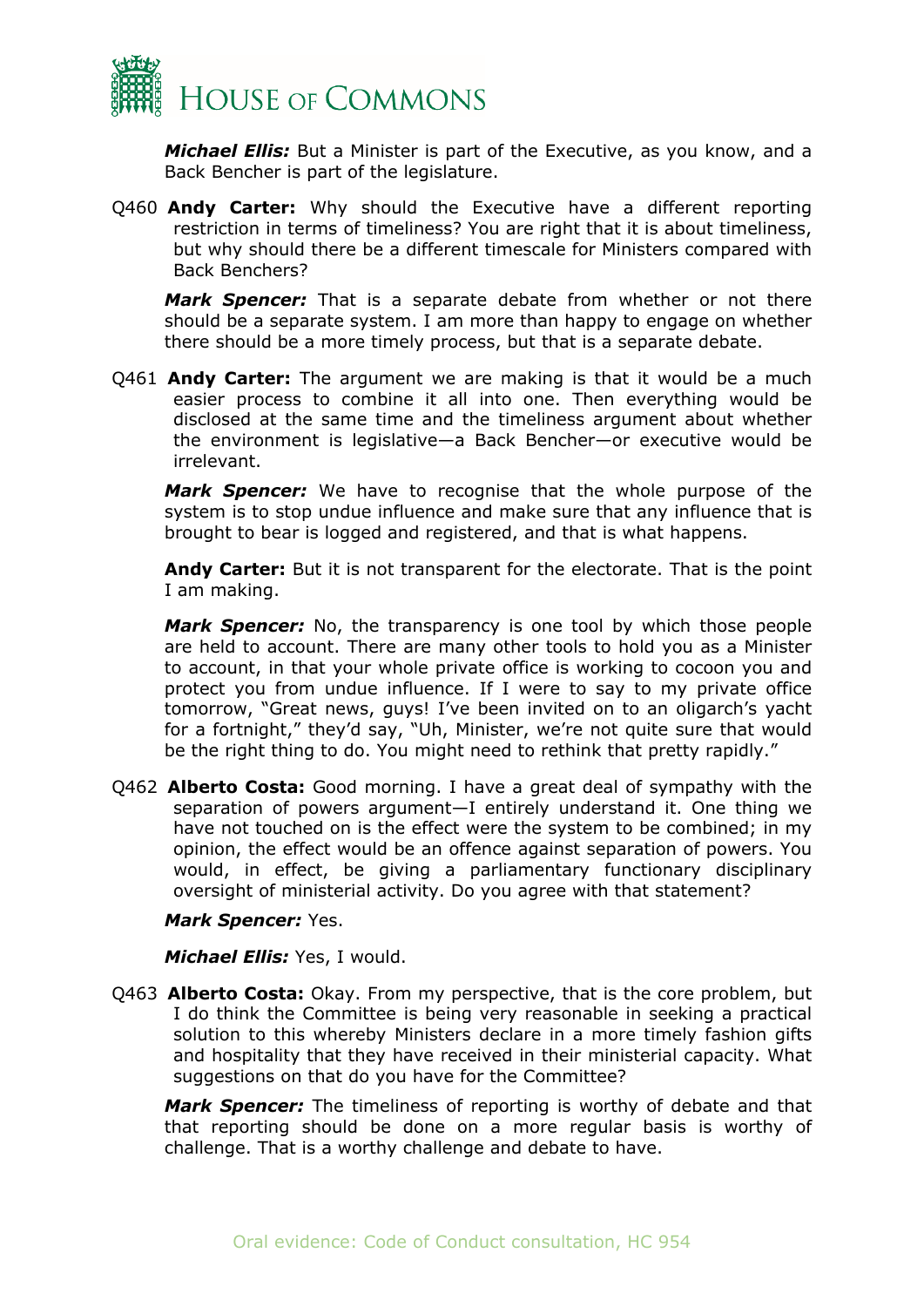

*Michael Ellis:* I would agree, although I add a note of caution. What is one seeking to achieve in the publication of data? Obviously, one is seeking to achieve full transparency, and that is the primary focus. There is a bureaucracy around the process and an expense. At the moment publication takes place twice a year, I think, but I agree with the Leader of the House that the timeliness of publication is definitely something to look at.

My starting point is that the actual declaration takes place when it is declared at the private office level, even if it is not viewable by the public at that moment.

**Chair:** I understand that point, but if you want to see all the registration of all 650 MPs, you look at one document. If you want to look at everything from the Government in a year, it is 156 documents—and most of them are more than six months out of date.

Q464 **Alberto Costa:** I think the witnesses have answered my question by saying that this is a point that should be taken forward. Is that correct?

*Mark Spencer:* The timeliness is worthy of debate.

Q465 **Alberto Costa:** You think that is an issue that should be debated.

**Mark Spencer:** The separation of powers principle overrides all of that, though. I think there should be separate logs and registers, but the speediness of publication is worthy of further scrutiny.

Q466 **Sir Bernard Jenkin:** How important is it for public confidence in the system that we actually do publish this stuff?

*Mark Spencer:* I think it is very important.

Q467 **Sir Bernard Jenkin:** How much does it inspire public confidence that ministerial stuff is published six months after the event, if at all, in a chaotic manner compared with the way the House of Commons publishes this stuff—in 28 days, in a single place and in a much more accessible format? How much do you think it strengthens public confidence in the oversight of ministerial standards.

*Michael Ellis:* If I may, I suggest it does not make an awful lot of difference—

**Sir Bernard Jenkin:** Really?

*Michael Ellis:* To answer your question, we have an extremely robust system.

Q468 **Sir Bernard Jenkin:** Yes, but the public don't see it.

*Michael Ellis:* Forgive me, but if there was some impropriety when that information was released, it would not matter if it was last month, last week or six months ago; that would be highlighted. I have no doubt that any impropriety would not be brushed under the carpet, just because it was six months previously.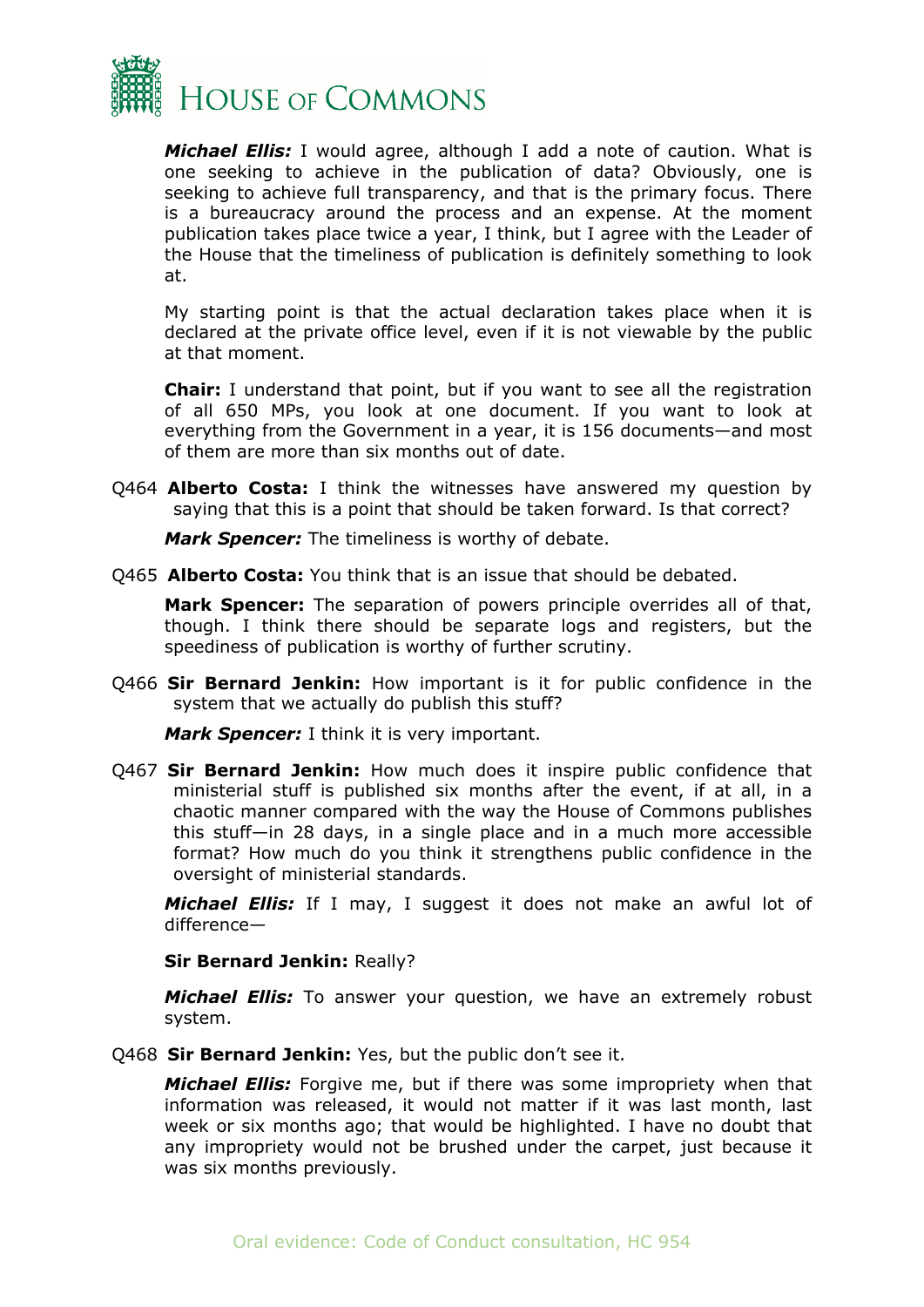

Q469 **Sir Bernard Jenkin:** You have no doubt, Mr Ellis. I am asking what message it sends to the public, and I submit that the public get the idea that it is all a bit slipshod in the Government compared with the way the House of Commons does it. And it could all so easily be improved—unless the Government have something to hide.

*Michael Ellis:* Obviously not. We have said that the publication timing can be debated, but the important principle that we adhere to is that the Executive is separate from the legislature.

Q470 **Chair:** Except that all members of the Executive have to be Members of the House of Commons—*[Interruption.]* Sorry, a Member of either House, though there is no law that says that, but it is standard practice.

Mr Spencer, you used the phrase, "in their ministerial capacity". Can I ask you about that? Priti Patel went to the Bond premiere on 28 September 2021 as a guest of the Jamaica Tourist Board. She declared that not through the House, but to her Department. Why is that "in her ministerial capacity"?

*Mark Spencer:* That would be a matter for her. I don't know the influence in terms of her constituency—I don't know whether there is a huge Jamaican population there—

Q471 **Chair:** Why is it "in her ministerial capacity"?

*Mark Spencer:* I think it is fairly obvious that she was invited as the Home Secretary.

Q472 **Chair:** Why is the Home Secretary being invited for—whatever it is— £2,000 a ticket? You don't declare an amount when it is done in a ministerial capacity. In essence, Ministers get to decide where to register it, don't they?

#### *Mark Spencer:* Yes.

Q473 **Chair:** It is entirely up to them.

*Mark Spencer:* It is entirely right that—I suspect and I suggest—she was invited as the Home Secretary.

Q474 **Chair:** But why? What has a Bond premiere got to do with her role as Home Secretary?

*Michael Ellis:* One could argue that the nature of the film is connected to Executive functions.

Q475 **Chair:** What?

*Michael Ellis:* It is a matter for her, though, Mr Bryant. Individual cases notwithstanding—

*Mark Spencer:* But we know about that because it was logged and registered and is now in the public domain. That demonstrates that the system works.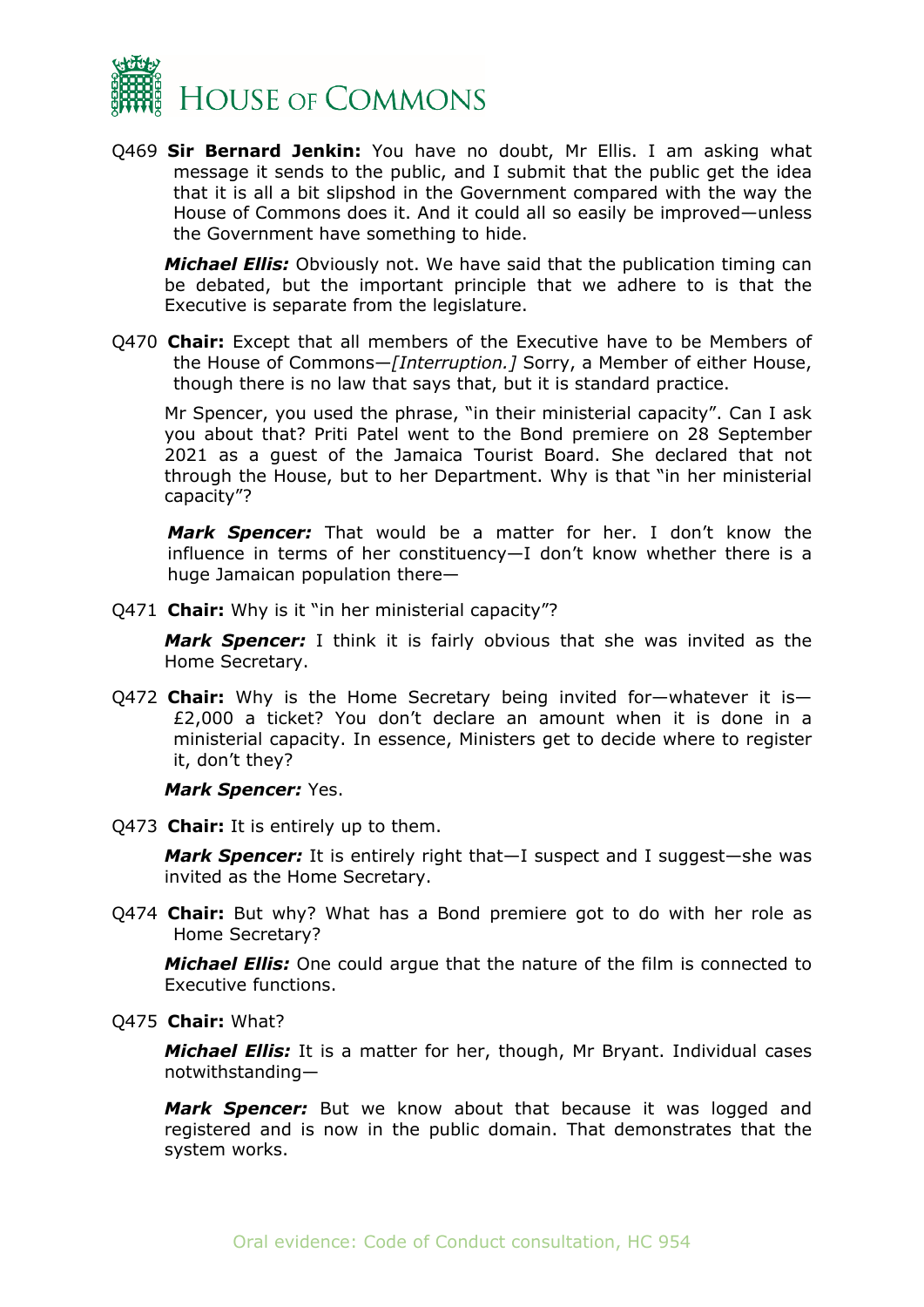

Q476 **Chair:** It would have been in the public domain within 28 days if she had registered it in the House.

*Mark Spencer:* Are we suggesting that there was some undue influence at that film premiere?

Q477 **Chair:** No, my point is that, at the moment, the only reason that a Minister does not register it with the House is because we have an exemption in the rules for Ministers when they are doing something "in their ministerial capacity". Ministers can play that card. When Chris Heaton-Harris went to the Brits last year, he chose not to play that card. He said, "I don't think I've been invited in my ministerial capacity. I've just been invited as an MP, so I'm going to register it with the House." All the other Ministers who went to the same event decided to do it through their Departments, so it did not appear for several months.

*Michael Ellis:* They were all declared.

Q478 **Chair:** Let me give another example. Liz Truss was also invited to the Bond premiere, but she went courtesy of E.ON. I ask again, in what sense is that at all "in their ministerial capacity"?

*Mark Spencer:* I think they were clearly invited as the Foreign Secretary and the Home Secretary, not as constituency MPs. That is why they were invited.

Q479 **Chair:** Because Bond travels abroad and she's in charge of MI6? Is that what you are saying?

*Mark Spencer:* Clearly, those people who want to engage with senior politicians and frankly promote their own events will invite senior politicians to them.

Q480 **Chair:** It is not the event itself. The Jamaica Tourist Board is promoting Jamaica tourism, isn't it? Why on earth do people give free tickets to Ministers or MPs? Because they want to influence their views. They want to sit down and talk to them and get them onside about something.

*Michael Ellis:* Yes, I acknowledge that.

Q481 **Chair:** The public should know about that.

*Michael Ellis:* But they do.

Q482 **Chair:** In a timely way. Within 28 days rather than months later.

*Mark Spencer:* The fact that we are discussing it right now proves that we know about it—that it was logged and registered.

*Michael Ellis:* That's right. It was declared.

*Mark Spencer:* So the debate is around the timeliness of that publication is what you are saying.

Q483 **Chair:** All the other MPs who were not Ministers and who went to the same event published that through the House. My question is why you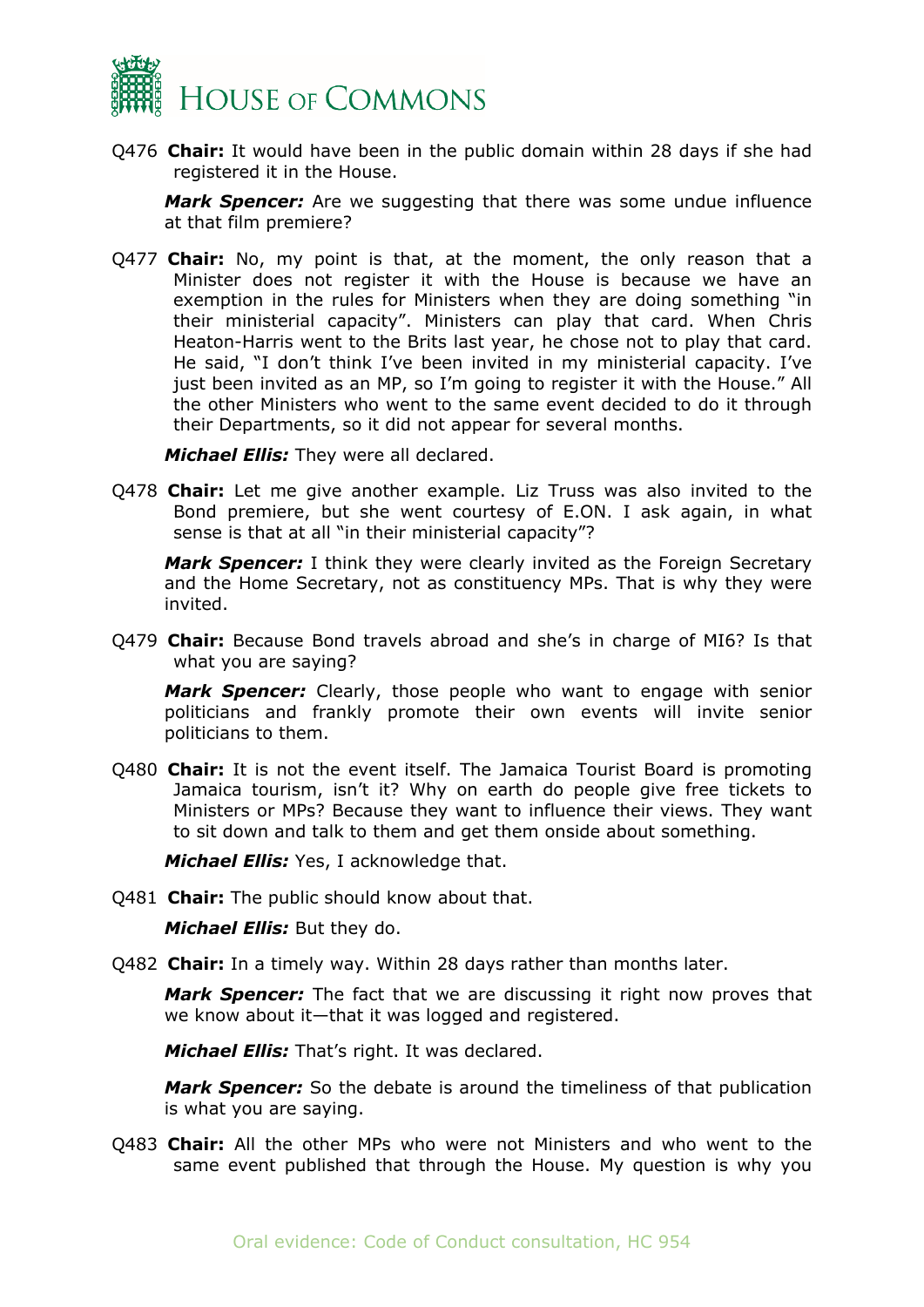

are arguing that we should keep this exemption in the rules. The ministerial code is for you—it is not for us. The bit that is for us is that phrase, "in their ministerial capacity", which is an exemption provided for Ministers. Thus far, the Committee has felt that we should get rid of it because it makes things unfair between ordinary Members and ministerial Members.

**Alberto Costa:** That is not a unanimous view, Chair.

*Mark Spencer:* Clearly, it would be unfair that Ministers receive many more invitations and engagement with lobbyists or whatever than a normal Back Bencher.

*Michael Ellis:* When I was Culture Minister some years ago, I obviously went to a very large number of cultural events—this was pre-covid. One has to look at that in the context—

Q484 **Chair:** Can you just remind us how many of them are registered?

*Michael Ellis:* I believe all of them were registered.

Q485 **Chair:** Have you checked?

*Michael Ellis:* They were supposed to be registered and they would have been checked at the time. The reality of the matter is that all these things are declared. You are referring to examples that you know about because there was no attempt to obfuscate. It seems to me that the issue is one of the timeliness of publishing the data, which is something that we have said could certainly be discussed. The main mischief that I would be concerned about is continuing the separation of Executive and legislature. That is the main problem.

*Mark Spencer:* The fundamental problem is not the ones that we know about; it is if someone has received influence that they have not declared or registered. Both systems are open to that abuse. What matters here is that those people who are receiving hospitality are not actually under undue influence, and we are not aware of it and the civil service who work with them are not aware of it.

**Chair:** You could argue that the point is that a Minister is able to choose which is the least transparent place to register something. I am going to take Bernard's question and then we probably ought to move on.

Q486 **Alberto Costa:** Can I just interrupt, Chair? My understanding is that if the Minister is given something in their MP capacity, they cannot choose. It would be a breach and the commissioner could investigate if the acceptance of the hospitality or gift was very evidently given, for example, where an email said, "We'd like to invite you, as the MP for x constituency."

**Chair:** I am not sure whether you are asking me a question, Alberto.

*Mark Spencer:* That is right. For example, if I were invited to see a Nottingham Forest football match, it would be pretty difficult for me to argue that that is in my ministerial capacity; that is clearly aimed at my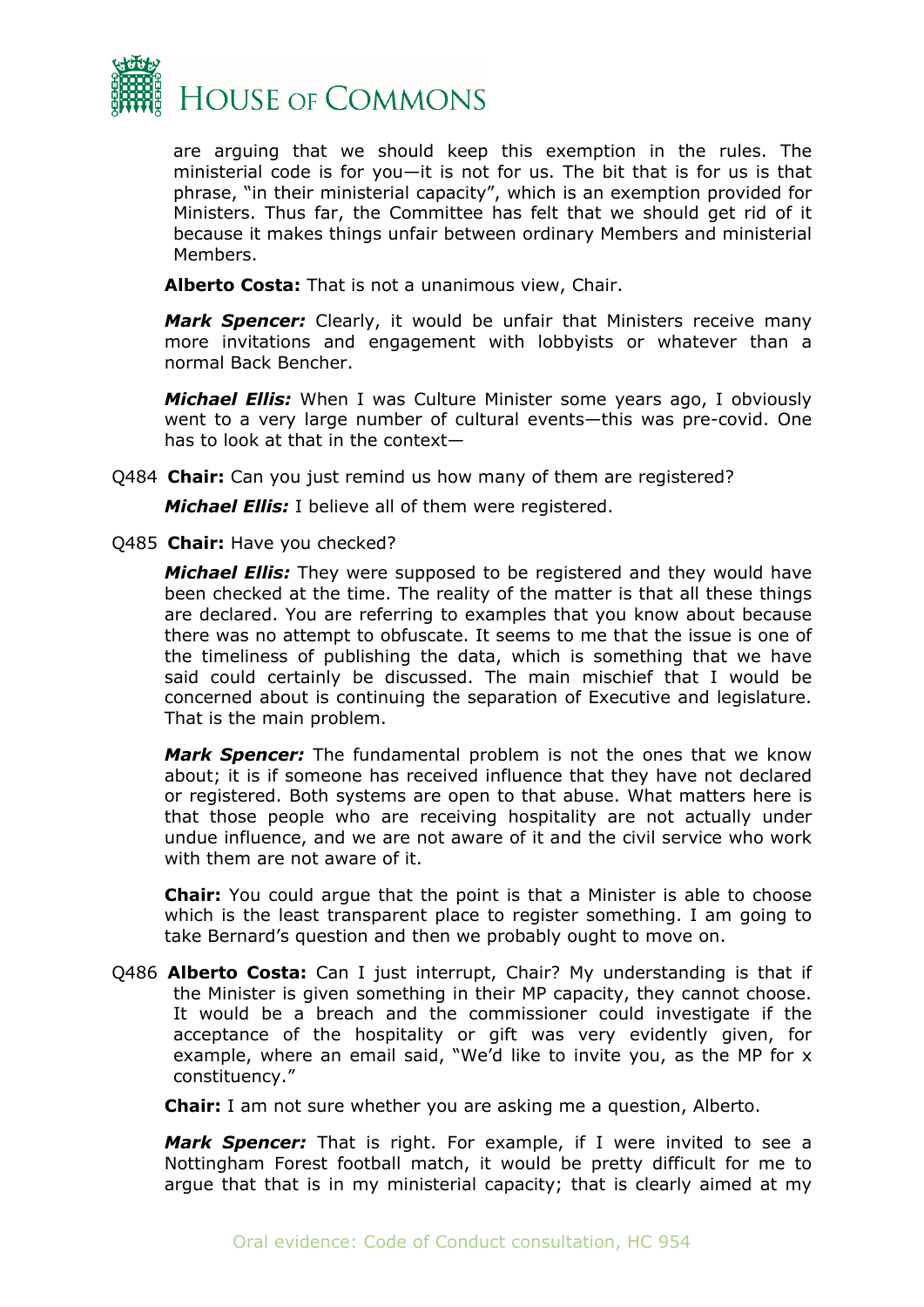

constituency, because I am a Nottinghamshire MP. I would have to log and register that as Member of Parliament for Sherwood, not in my ministerial capacity.

Q487 **Chair:** But if you went to Chelsea, that wouldn't be the case?

*Mark Spencer:* Yes, because I am not really a Chelsea fan, to be honest.

**Chair:** So that is how we decide these things.

*Mark Spencer:* I think it is down to the individual MPs to recognise whether it is a constituency invitation or a ministerial one, because there is that separation of powers.

**Chair:** So they do just choose—okay.

*Mark Spencer:* They need to judge in their own mind whether it is in their capacity as an MP or as a Minister.

**Chair:** I think you are very far from understanding the rules on this, but I really do need to move on.

Q488 **Sir Bernard Jenkin:** I am just reminded of Paul Flynn's repeated adage that somehow Ministers knew whether they were digesting a lunch with their ministerial stomach or their Member of Parliament stomach. Of course, the separation of powers in our system is being used here as a bit of a convenient fiction because Ministers are Members of Parliament. Shouldn't it be for this system to decide whether something is likely or possible to be regarded as a potential conflict of interest with the role of the Minister as a Member of Parliament? Wouldn't it be more transparent and command better public confidence if these things were on the Members' Register, if we consider it to be appropriate?

*Mark Spencer:* If you are the Culture Minister and you receive lots of cultural invitations, someone politically can use that against you by pointing out to your constituents that you are just on all these jollies: "Look, this MP does nothing but go to the ballet." Frankly, I can't think of anything worse than going to the ballet, personally, but if you made me the Culture Minister, I would have to go to all of those events, wouldn't I? Now, that looks like I'm just on a flippin' jollyfest, going to all these operas, ballets and museums. It would be quite easy to draw up a leaflet that said, "Your MP, frankly, spends more time going on all these jollies than he does actually concentrating on you, his constituents."

**Sir Bernard Jenkin:** But that is precisely the example I am not referring to. What we are referring to is the example of where a Minister is asked to something because they are the Minister and a Member of Parliament that is not related directly to their ministerial portfolio. That seems to be the real problem, and I do not know why you are so reluctant for us to address that. Maybe the Minister should decline the invitation if they think it offers the prospect of being perceived as a conflict of interest. They do not have to go.

**Chair:** Right, I am going to have to move us on. I am sorry. Tammy, you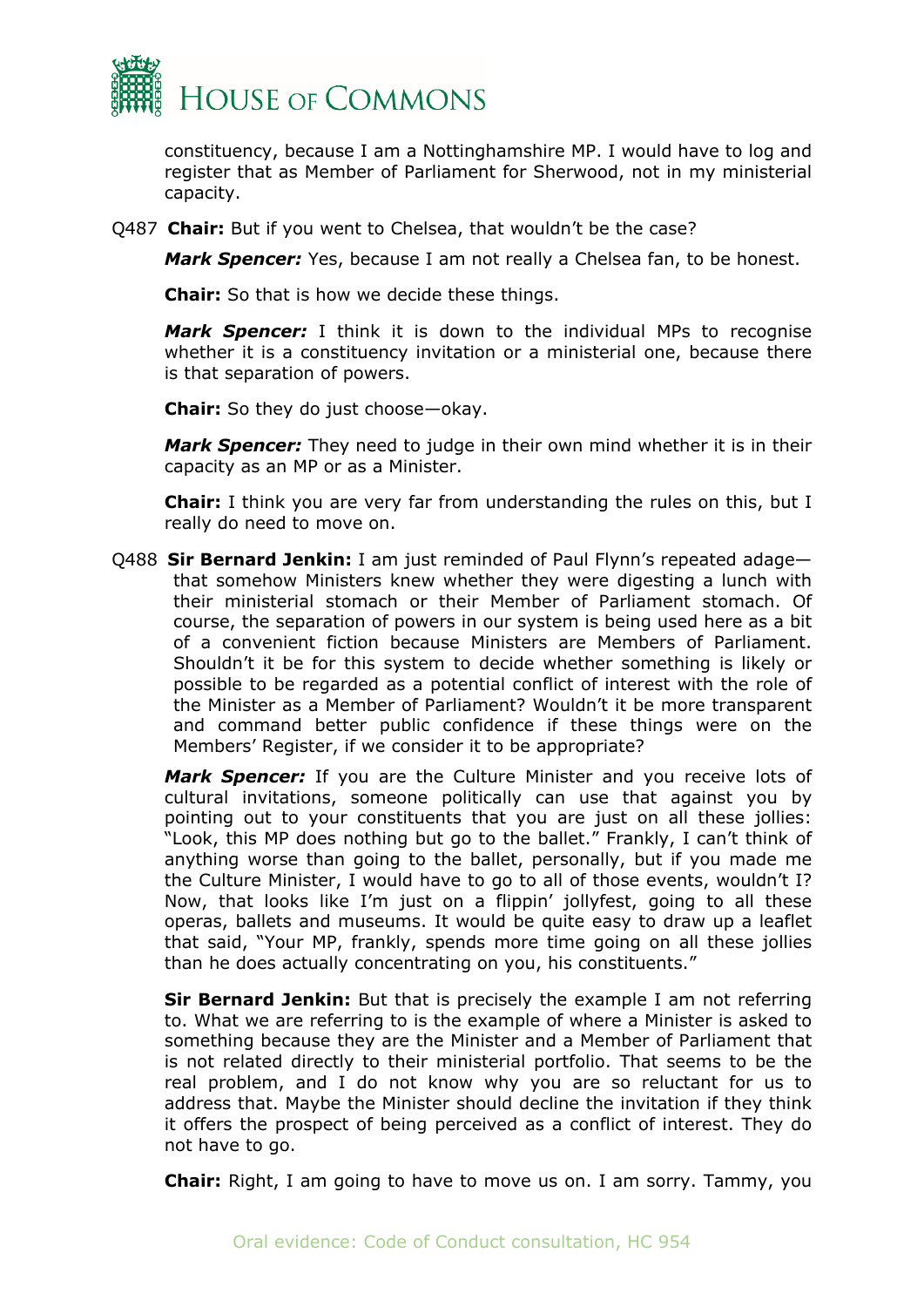

wanted to ask something, and then I am going to move on to Andy.

Q489 **Mrs Tammy Banks:** With respect—I am really trying not to be obnoxious or rude—I really find that you are evading most of our questions. The conversation we have just had, speaking as a member of the public and a lay member who has been here for five years, was an absolute joke. Some of the references we have spoken to are ridiculous. Why should Ministers have a system that is overcomplicated? The length of time it takes to go through the process inhibits transparency, and I do not understand at all why you would sit there for 20 minutes arguing that you would want a different system for a Minister, just in case your constituents come back and say, "He has been invited to too many cultural events." If that is the case, justify why you are going to them: you are there because you have been elected by your constituents, and you are a Minister to work within Government.

Why don't you want a really simple system where members of the public, other MPs and everybody can see within 28 days what you have gone to and what you have not gone to? It does not matter because, like you said at the beginning, you know how to be accountable, you know how to be leaders and you know how to be responsible, so you can justify your decision making really simply. Why do we need such a complicated system? I am not asking you to answer that, because I have no faith that you will give me a yes or no answer.

*Mark Spencer:* That isn't a yes or no question, but what I would say to you is that there is a simple system: you register it as a Minister or you register it as an MP. That is a very simple system. What we are debating is the timeliness of that reporting.

Q490 **Mrs Tammy Banks:** No, we are also debating whether a Minister feels that that invitation is because they are a Minister. You have just used an example of football to say, "That clearly is in my MP role, and that clearly is not in my MP role," so we are not just debating the timeliness; we are debating transparency. From a member of the public's perspective, this is convoluted and complex when it does not need to be.

*Mark Spencer:* Both are transparent. Whichever register I put things on, they are both transparent, they are both recorded, and they are both available to the public. Where we disagree, or what we are debating, is the timeliness of that reporting. I said to you right at the beginning of this that I am up for that debate, and I am up for that challenge of whether or not it should be more speedy.

**Mrs Tammy Banks:** I disagree.

**Chair:** I am going to move us on, if that is okay. Andy.

Q491 **Andy Carter:** Can I talk a little about paid advocacy? In the Government's evidence, you have suggested that barring participation in proceedings where it could benefit paid interests would diminish debate. Can you give us some explanation of why you would suggest that? Mark, perhaps I will start with you.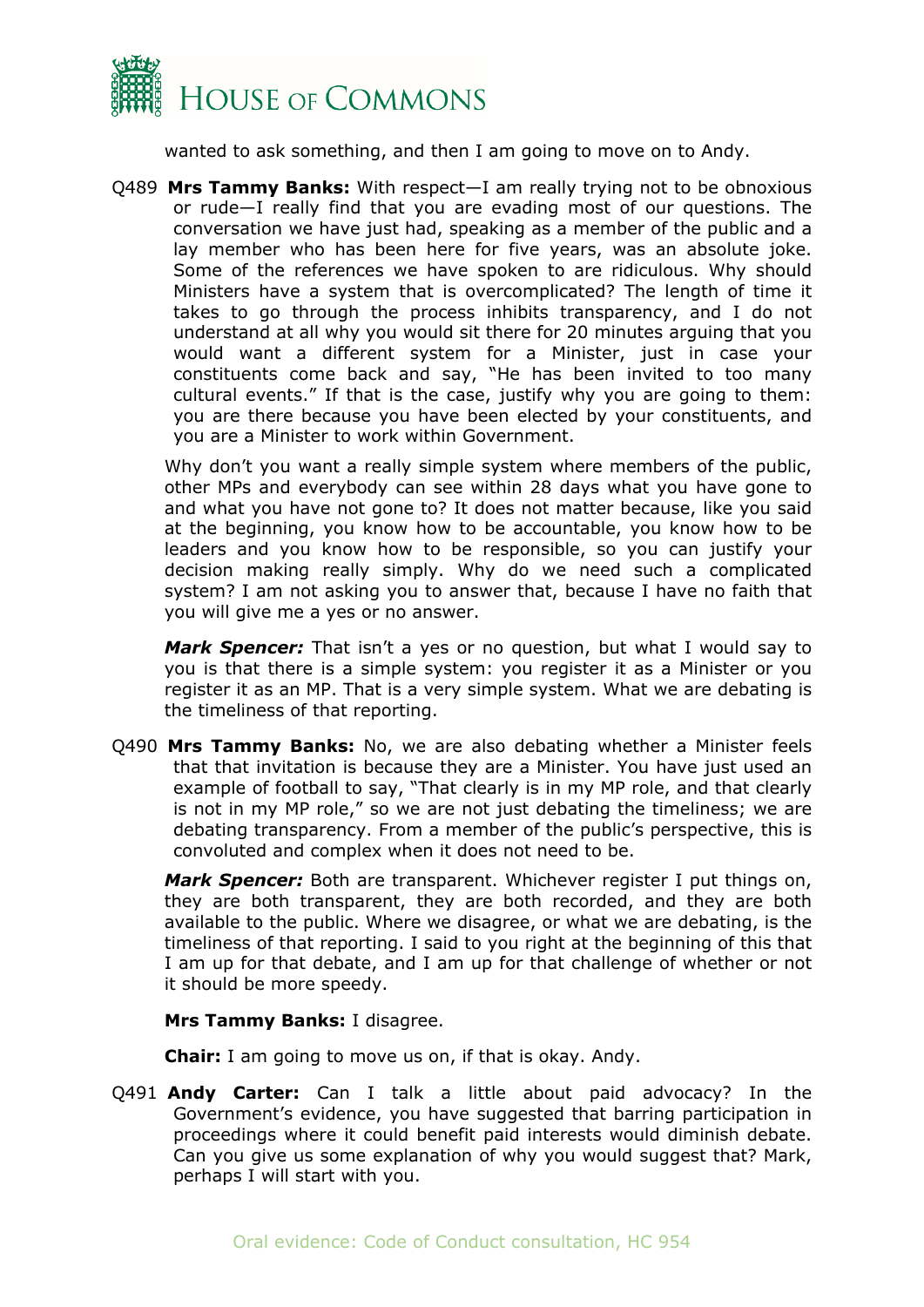

*Mark Spencer:* We should not have paid advocacy. That should not be acceptable, and it is not acceptable under any circumstances. As an example, if I were an architect working within a specific company, and there was a debate about whether that architect company should receive a Government contract, I should not participate in that debate. If there were a general debate on architecture in the United Kingdom, clearly my expertise would bring something to that debate, as long as at the beginning of that debate I said, "I draw attention to my declaration of interests, in that I am an architect and therefore have some financial interest in architecture in general."

Q492 **Andy Carter:** It seems to me that Members of Parliament are elected for their knowledge and their skills that, often, they built up prior to getting to Parliament. To suggest that nobody should use any of those skills and experiences in debates would be wrong, but do you think that at the moment there are times when we are perhaps not getting this quite right? You suggested in the evidence that putting a ban on everything would diminish debate. Have you seen examples where you think it has gone the wrong way?

*Mark Spencer:* I actually think that we are not too far away from getting it right, if I am honest. Again, it is about transparency and the declaration of interests, and making sure everybody is aware of those interests. I go back to that example: where there is clear, direct financial interest, you should not participate in debates—you should recuse yourself immediately, and not be involved in that. Where you have expertise or general interest, you can, as long as people are aware of it.

Q493 **Andy Carter:** Thank you. Mr Ellis, can I talk to you about the serious wrong exemption? It is already there in the lobbying rules. The last two examples of paid advocacy referred to this Committee both attempted to use the exemption, and both the commissioner and the Committee decided that it did not apply in both cases. What are the Government's concerns about clarification of that exemption? Do you think it should be used only for the sole provision of whistleblowing? Or do you think it could be used repeatedly?

*Michael Ellis:* When it comes to serious wrong, the Government agree that the serious wrong exemption should not be a wide loophole. The position is that, given the relatively small number of instances—and there are very few—where it has been improperly invoked, it is not necessarily proportionate, or even necessary, to introduce a prescriptive set of criteria. In other words, one would be seeking to address a wrong that is either a de minimis problem or, not non-existent, but certainly minimal, with very few examples. Therefore, it is not necessary or proportionate to do it.

Q494 **Chair:** Can I just ask this then? Obviously, the last occasion was the Owen Paterson case, where he tried to use it as a very large loophole like the channel tunnel, you could argue. Do you think precedent is enough? We have effectively ruled on that and, therefore, that is enough for the future?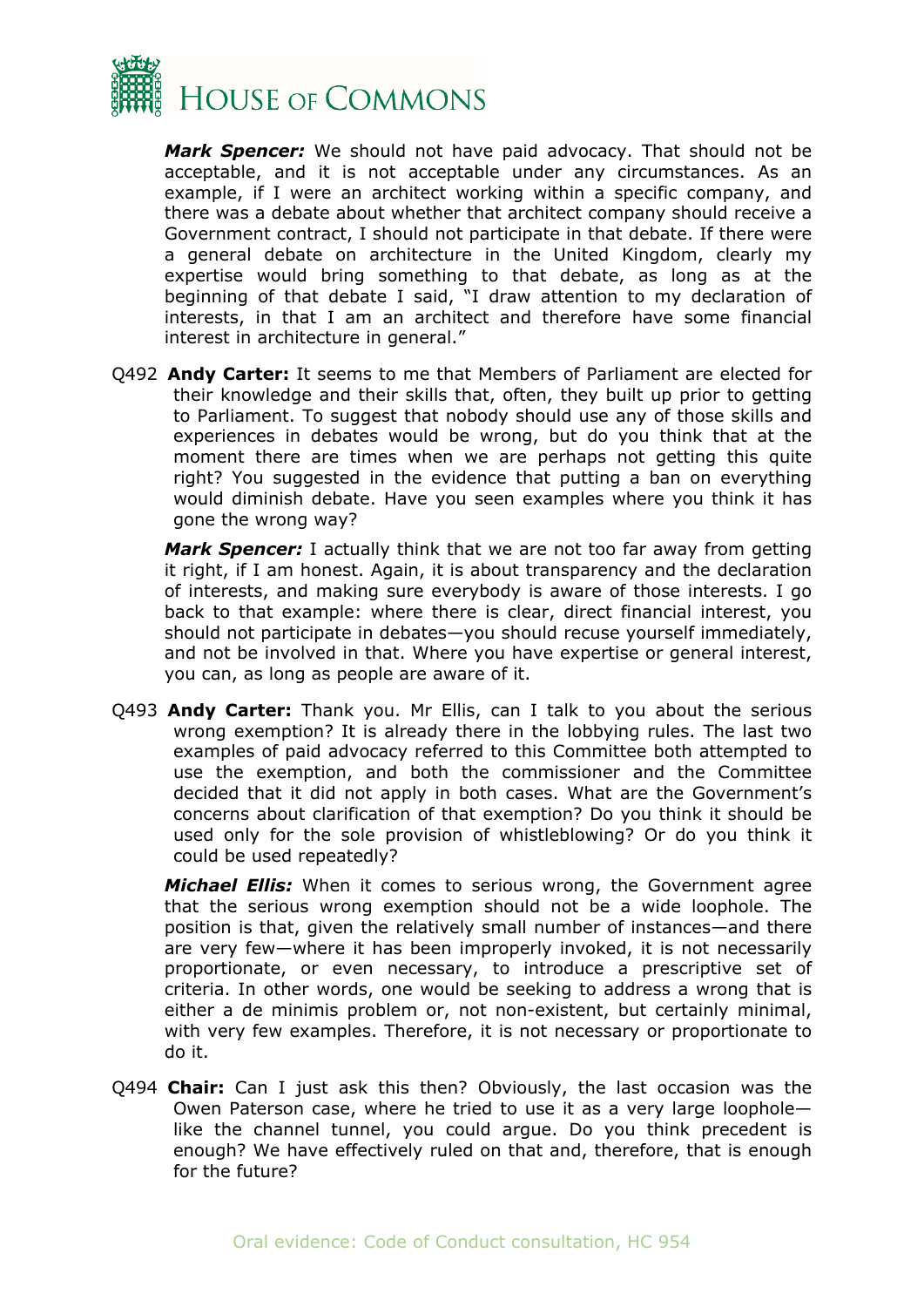

*Michael Ellis:* What I would say about that is that the existing rules rightly prohibit the initiation of approaches in return for reward, consideration, gifts or whatever. Our procedures do need to be sufficiently flexible to allow Members to raise matters of concern in the public interest. There is a danger one must seek to avoid, in my submission. Proscriptive criteria start to get into the territory of banning things, and seek to anticipate and categorise what is perhaps incidental in one given case, or integral in another. That could lead to delay, complexity and deterring Members from raising instances where a serious wrong exists.

Q495 **Chair:** But have you seen instances of that?

*Michael Ellis:* We want to address the mischief before it occurs. We want to prevent a problem occurring. We all want to avoid the problems that we have seen. We encourage the Committee to consider this very carefully, because we do not want to deter Members from raising instances where a serious wrong exists, in the way that I have described. The existing rules do already work, it seems to me. That is why one can always find examples where things have gone wrong, but that doesn't mean that it is necessarily proportionate to make the changes that are being discussed.

Q496 **Chair:** But Mr Paterson clearly thought that he was rightly using the rule, or his lawyers persuaded him that he was. I presume you think that Mr Paterson was wrong.

*Michael Ellis:* I prefer not to involve individual cases. We are talking about the general principles, it seems to me. I would say that the flexibility should not be exploited. Could I put it that way? The flexibility of language here should not be exploited. I am happy to say it would be improper for the serious wrong exemption to be invoked too liberally, as a sort of retrospective justification for doing something. The Government do not think—and I certainly do not think—that this has been a recurrent issue. One can always give an example, but it has not been a recurrent issue.

Q497 **Andy Carter:** You are absolutely right. There have been eight cases of paid advocacy since 1995 that the Committee has dealt with, and only two when serious wrong has been introduced. The fact that serious wrong has been introduced twice—

*Michael Ellis:* In 30 years.

**Andy Carter:** I just wonder what you think about that.

*Michael Ellis:* Well, it is the point that I was making to Mr Bryant. The existing rules already work, and with two examples in 30 years it would not be proportionate or necessary to make the changes contemplated.

Q498 **Mehmuda Mian:** Turning now to the issue of MPs' second jobs, in your response, you consider that time limits would be "impractical" and that capping earnings would require an "arbitrary cap", which would not necessarily achieve the desired result. You state that you "support reforms to restrict the type of outside work which MPs are able to undertake." What kind of restrictions were you thinking of?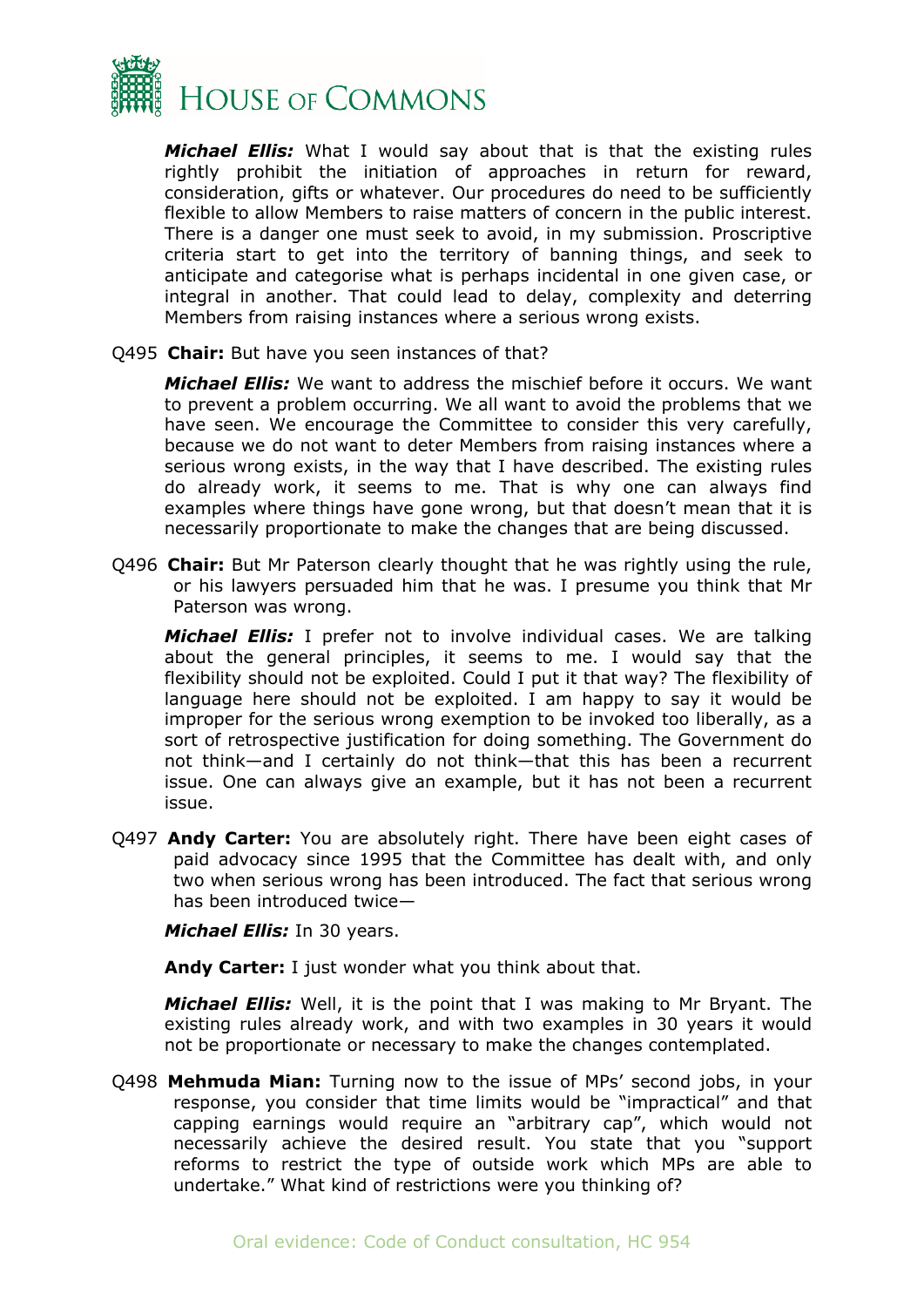

*Mark Spencer:* Paid advocacy is the one that you should not be able to participate in, or advice on parliamentary proceedings. Acting as a consultant and giving advice directly on parliamentary proceedings would be inappropriate.

#### Q499 **Mehmuda Mian:** And that's it, is it?

*Mark Spencer:* Yes. In general terms, your principal role should be a Member of Parliament. That should be your focus, and your constituents should receive the level of service that they would expect from you as a Member of Parliament. That does not preclude you from doing other things in your spare time. Clearly, I would have a choice as a Member of Parliament to spend more time doing leisure activity or acting in another role doing something that may well benefit me financially, in terms of work or a second job. Ultimately, your constituents are the judge of that, and again it is about transparency, so everybody should know what other activity you are doing or what other financial gain you are making. As long as everybody is aware of that and your main focus is your job as MP, that is what matters.

*Michael Ellis:* I would agree with that, of course. The Government's firm position is that an MP's primary job is and must be to serve their constituents and represent their constituents' interests in Parliament. That is unquestionably the case. As has been mentioned, the House has historically benefited from Members who have outside experience. It was the Government that brought forward an amendment—I think it was in November last year—that said that outside work should be undertaken under the reasonable limit point.

**Chair:** Sorry, say that last bit again.

*Michael Ellis:* In November—outside work should be undertaken within only reasonable limits. That was something that we brought forward in an amendment during a debate on 17 November.

Q500 **Chair:** So that's still your position?

*Michael Ellis:* Well, steps should certainly be taken by the Committee on Standards, and agreed and implemented on the basis of cross-party support.

Q501 **Chair:** If it's still your position, what do you mean by "reasonable limits"? I thought you had resiled from your position.

*Michael Ellis:* I am referring to the debate in November, when we put forward the reasonable limits position. You are asking now about how that could be defined. What we say is that it is incumbent on the Member of Parliament to answer to his or her own constituents. That is the key point. It is the constituents who should be the judge. It is not my position or the Government's position that anyone other than the constituents should be the judge of that MP. Some constituents in one part of the country, I might add, might take a very different view from other constituents in another part of the country. That is part of the issue. You would be in danger of opening up an intrinsic unfairness if constituents in a highly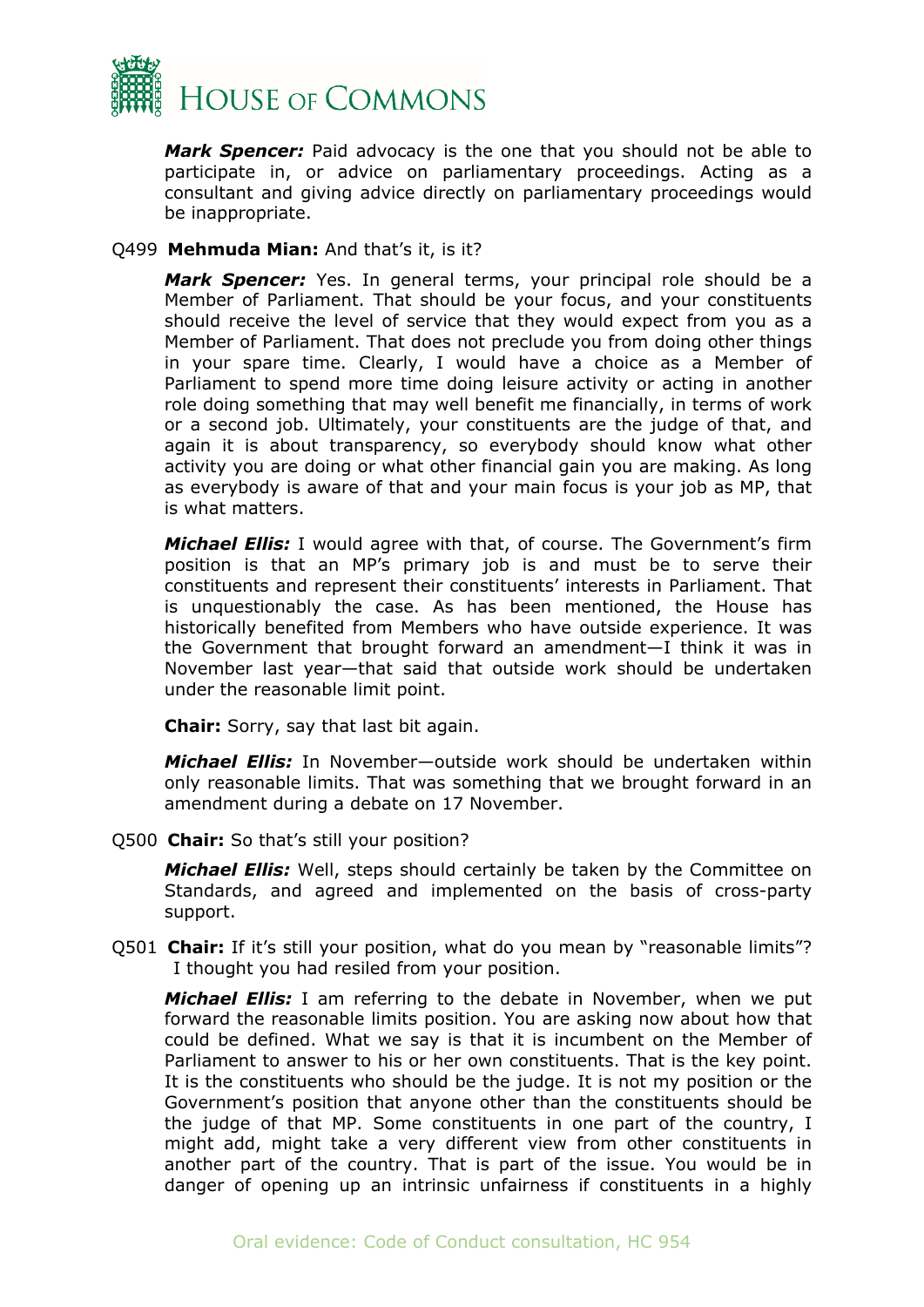

marginal seat, for example, took a different view from constituents in a highly safe seat, or if constituents in a traditionally Labour seat took a different view from those in a traditionally Conservative seat. Different standards might unwittingly be applied.

Q502 **Chair:** I get that, but the Government's position in November last year, as I understand it, was that we should be bringing forward proposals, based on either hours or salary. That's not the Government's position anymore, is it?

*Mark Spencer:* We acknowledge that that is difficult to define. If you write those definitions down, there will always be examples where that is wrong or difficult to define. In general terms, again to go back to the seven principles, your primary focus should be that as an MP. That is where your efforts should be focused, but there is capacity to do other bits and bobs on the side, whether that is leisure, work or charitable activity. That will benefit you as an MP as well.

Q503 **Chair:** I think that means that the Government heartily agree with what we put in our interim report on this matter.

*Mark Spencer:* I think we are quite close.

**Chair:** Good!

Q504 **Yvonne Fovargue:** You said that you support the position of training at the beginning and when it could be helpful later on, but that it is up to each political party to consider whether that should be mandatory? There is precedent for mandatory training for MPs, but why is this less important?

*Mark Spencer:* I don't think it is less important. Clearly, different people will be elected with different skillsets, but I think we could all benefit from training, frankly. I would welcome and encourage more training of MPs and more opportunity to improve themselves, but whether that is mandatory is a different debate. If you force someone to go on a training course that they really do not want to engage with, they will not engage and they will not get anything out of the training.

#### *Michael Ellis:* I agree.

Q505 **Yvonne Fovargue:** But does it not emphasise the importance of the training, going on the course? Even if someone does not want to go on to the course, they might learn something from going on it. That has happened in the past with other skills.

*Mark Spencer:* I think carrot is much better than stick. That is what I would say. If you say to newly elected MPs, "Great opportunity here for training. Come and engage with us. We can help you out, we can help you be a better MP", that is a much better system than saying, "You will turn up at this location, at this moment, and be subject to this."

*Michael Ellis:* May I add something else? When we did that Valuing Everyone training, I think I am right in saying—I have no doubt I will be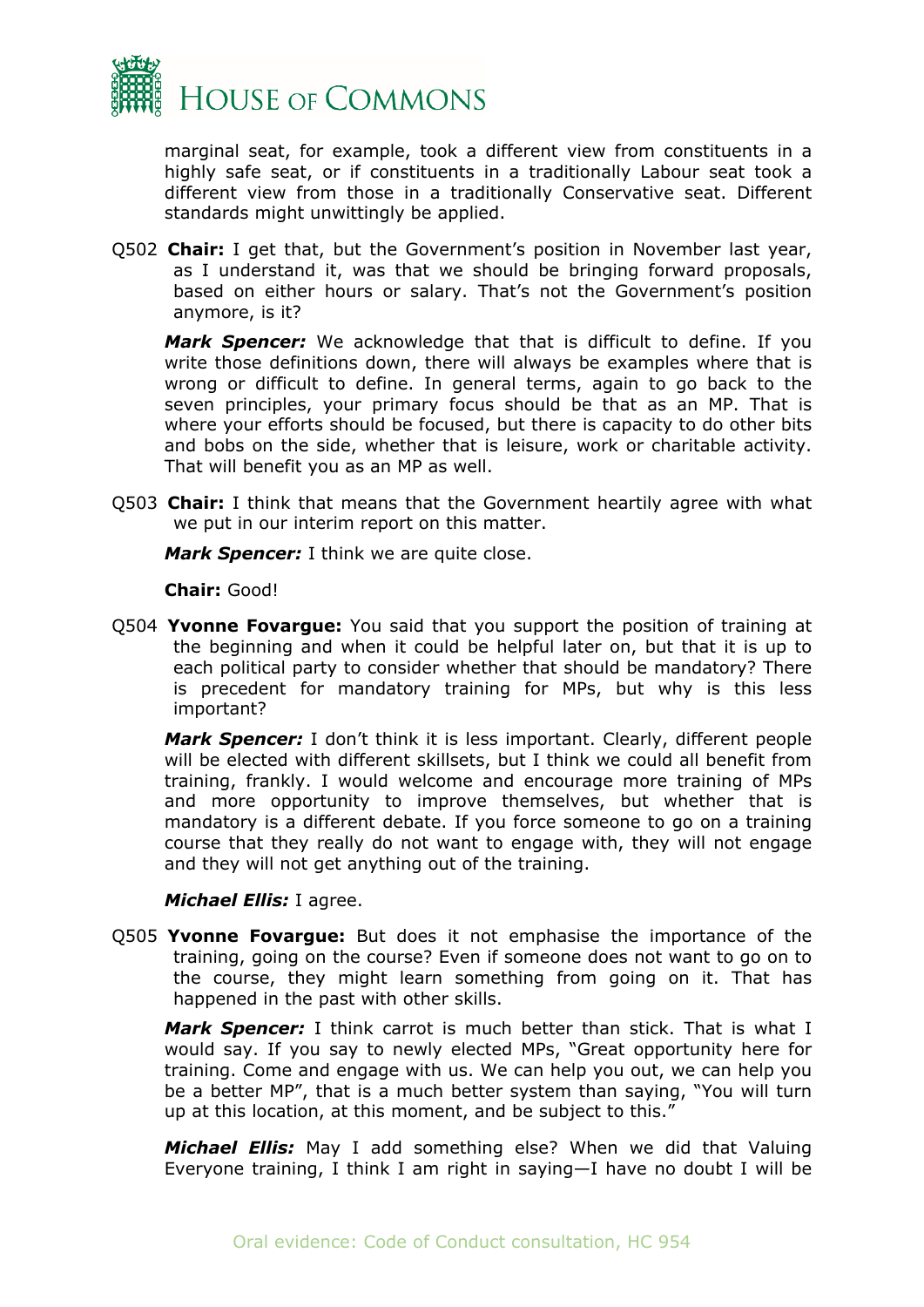

corrected if I am wrong—that the vast majority did take part in it. In other words, it was not mandatory to take part, but everyone took part. Making it mandatory—

**Chair:** One or two of the political parties made it mandatory.

*Michael Ellis:* But it was not mandatory in terms of the House's regulations, which is what the Committee is interested in. That is why I would argue—I think the Leader of the House and I are in the same place here—that it is a party decision and discipline issue.

*Mark Spencer:* What is the sanction? If you say that it is compulsory training and I do not turn up, what is the sanction? You are into a very difficult area. I think you are much better with carrot here than you are with stick—

*Michael Ellis:* Especially as it doesn't seem to be necessary.

*Mark Spencer:* And demonstrating to people that there is a lot to be gained by them personally—it will make them into a better MP if they undergo it and take advantage of the training courses available.

Q506 **Chair:** The advantage of training, if I am right—my guess, although I might be being very unfair to you both, is that it is not in your daily business to read and know every line of the code of conduct, and you probably mugged up a bit before coming here today. I think it is an issue for a lot of us as MPs: you don't really engage with the code until either there is a problem, or you think you might have to do something around it. So, there might be an advantage to more ongoing training, so that people are updated regularly and do not end up inadvertently getting themselves into a mess.

*Mark Spencer:* Yes. But that should be an invitation, rather than a prescriptive, "You will be at this location at this time."

Q507 **Mrs Tammy Banks:** I have the pleasure of running a national training company, so I have a couple of reflections on your words. First, you said that if people are told to go to training, they will not engage in it. I would argue that that depends on the quality of the trainer, because good training will involve people right from the beginning and meet them where they are at. Taking that away from a decision-making perspective, actually good training will make all the difference.

Secondly, regulatory bodies right across the country, from Ofsted to CQC and the GMC, have mandatory training for exactly the reasons that we are suggesting. You guys have extremely complex and busy lives, and you are prioritising all the time. What comes in front of you might not be the priority of the code of conduct, if it is given to you as an option. However, six months, 12 months or 12 years down the line, when you trip over something that is in the code of conduct that we could have supported you to understand, it leaves you in a really unfair position. From a constituent's perspective, they want to know that you have been given everything possible to support you to be the best MP.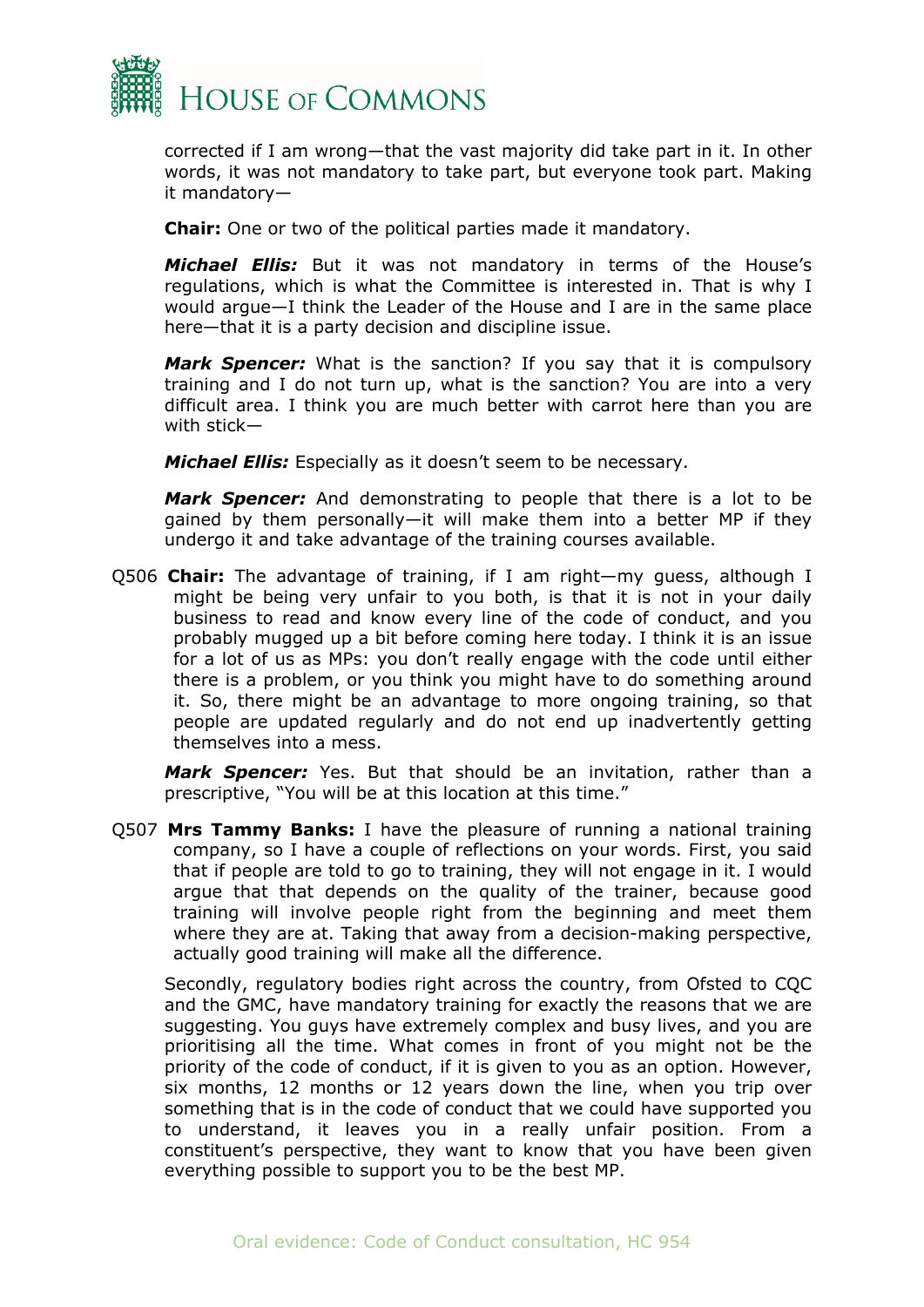

I know from the training we deliver that is mandatory and from the training we deliver that is optional, 90% of our customers book for mandatory training in the first instance because they have no choice. They book it because it is a tick-box exercise. None of them want to go, but when we get them in there, they absolutely see how it benefits them and their wider community, and then they optionally book on to the next sessions with that carrot, because we have then evidenced to them the difference good training can make. My point is that everybody, from my perspective, when going on training comes with your opinion, but the reality of it is different.

*Michael Ellis:* Could I just make one point? In the examples you gave, there is a difference because those were, as I understand it, employees working in a company. Members of Parliament are not employees, and therefore the issue of compulsion is different. It is ideologically different, but also conceptually different. The position we would take is that people should go on appropriate courses, but if they were to fail to do so, that should be a matter, if anything, for political parties to consider. The fundamental premise, as we have seen from the Valuing Everyone training, is that just about everyone went on it—there may have been one or two who didn't—when it wasn't mandatory, so making it mandatory would not seem to be a proportionate response.

**Chair:** It felt mandatory, I think. You could argue that IPSA could say to all Members, "You can't employ anybody with taxpayers' money until you have gone on an employment training course."

*Michael Ellis:* Oh, I'm not saying it wouldn't be technically possible to make people—

**Chair:** No, but I'm saying it might be advisable.

Q508 **Mrs Tammy Banks:** You could argue that you should be more held to account and more supported because you are not employees. You have been elected on behalf of the constituents. Whenever I hear that, "Oh, but we're not employees," I see it as the exact opposite and why there should be more in place to support you, guide you and help you to stay on the line of meeting the code of conduct.

*Mark Spencer:* But there are huge windows of opportunity. When you are newly elected, you are very keen to engage. We can make the most of those windows of opportunity to encourage people to participate, and I think you will get quite a positive response to that.

**Chair:** Okay. I am keen, if I can, to wind up in the next 10 minutes or so. Sorry. Alberto.

Q509 **Alberto Costa:** I have long argued that we should be enhancing the disciplinary structure function of this Committee by having an appropriate appellate body. As you know, the Committee instructed a former judge to opine on the matter. He has put a series of recommendations to us, which is broadly that we keep in place the work that the Commissioner does but rather than calling the Commissioner's judgment "a decision",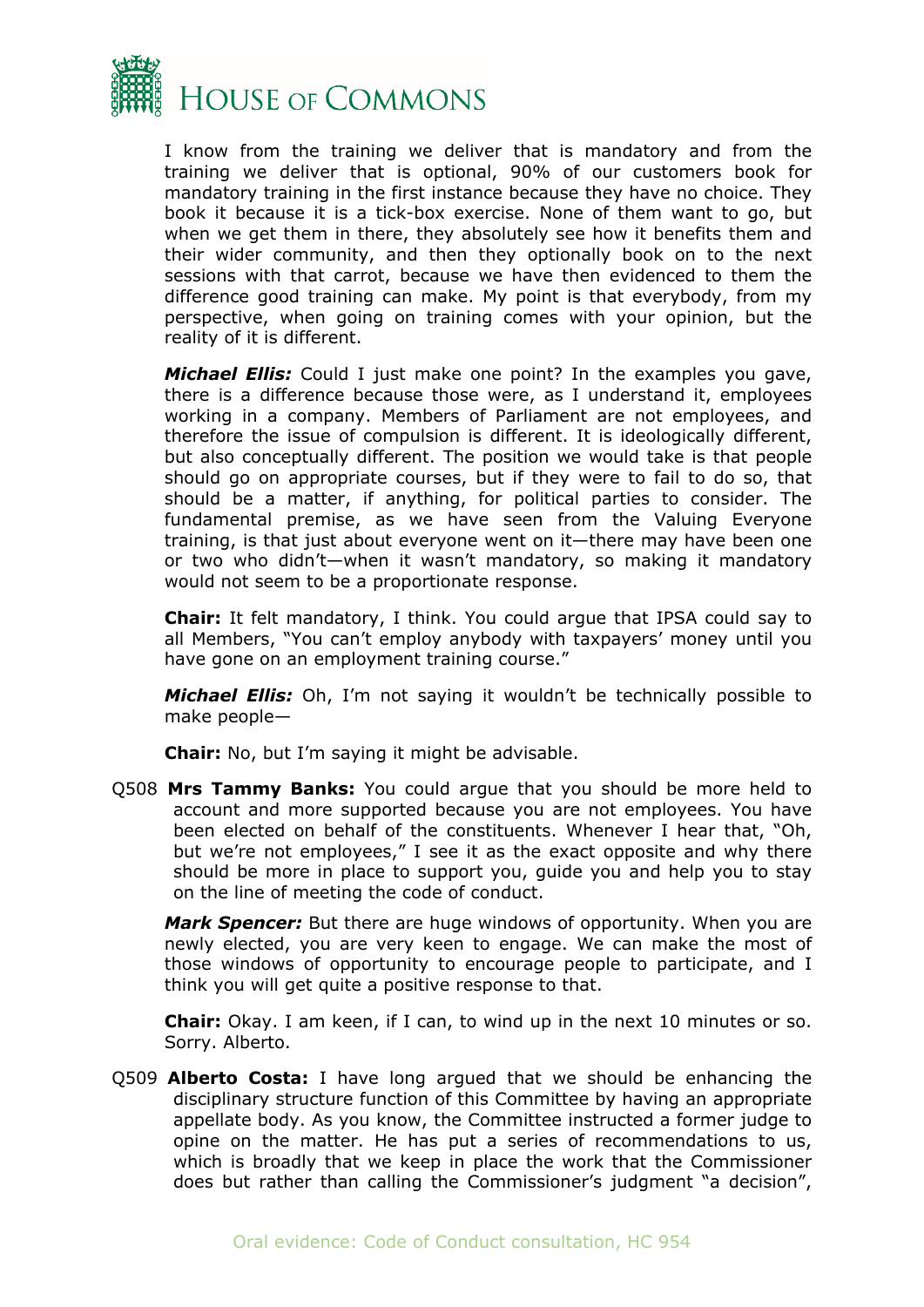

we call her judgment "an opinion".

The opinion, if it is on a more serious matter that is not capable of being rectified, comes before this Committee as a committee of first instance—a court of first instance—and then we have an appropriate appellate system above this Committee. What has been suggested is that the appellate system is the IEP, given that the IEP is currently in situ in respect of a series of other themed disciplinary issues. What do the Government think about the IEP being the most appropriate appellate body for the nonbullying, sexual discrimination and sexual harassment matters?

*Mark Spencer:* There is a lot in that report that is very positive. I think he has clearly given a lot of thought to this, and I think we are supportive of the vast majority of it. It is clearly going in the right direction. What is fundamentally important is that those people who are victims, and those people who are going through the process of being accused of something, have confidence in the system. Introducing that sort of appeal process, whatever model you come up with, will give confidence to both sides of the system that it will be fair, open and transparent, and give rise to natural justice.

Q510 **Alberto Costa:** So if the Committee does recommend the IEP as the appellate body, would the Government support that?

*Mark Spencer:* I would be very interested to see what you come forward with, but I think that type of model is definitely going in the right direction.

*Michael Ellis:* You might expect me to say this as a barrister and former Attorney General: I strongly support the idea of an appeals process. That is in accordance with the interests of natural justice and is appropriate in all circumstances. It would give confidence to both sides in a dispute. The process in itself is inherently adversarial, and one has to be particularly careful to have processes in place that allow for rectification or remedy. I think I am right in saying that the Lords have such a process. In that way, it is something that we certainly await with interest.

*Mark Spencer:* The only slight difference, I suppose, is at the end of the process. Clearly with the IEP, you are investigating very sensitive cases of sexual harassment, where the victim would not want to be named, and I wholly respect that. I suppose in the cases that we are talking about here, there would be the opportunity for the House of Commons to debate the motion, which would be a fundamental difference.

Q511 **Alberto Costa:** That pre-empts another question: if we do move to an IEP system of appeals for the Standards Committee process, would the Government agree that any motion on the Floor—for example, to suspend the Member—should be taken forthwith and without amendment, as in ICGS cases?

*Mark Spencer:* There is an argument to say that it should still be debatable. You're talking about a sanction that could lead to the end of someone's career—to recall. Most of the time the House of Commons has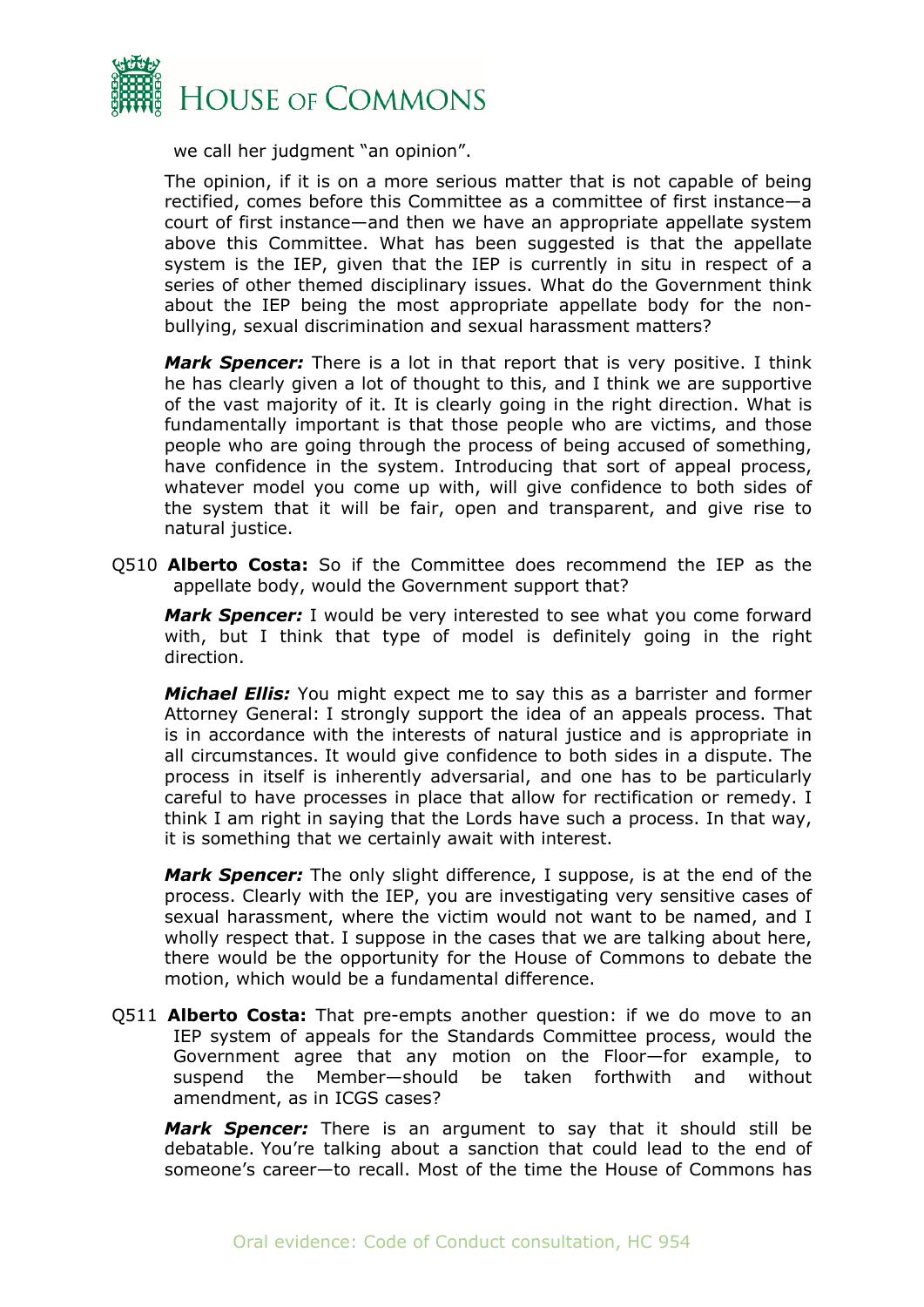

got this right, and where those matters have been debated, they have been quite short debates. There is an argument to say that they should be debatable, rather than put forthwith.

*Michael Ellis:* I agree. After all, one could turn the argument that has been put to us in certain other aspects of this meeting back to this point: what is there to hide? Why should the House be forbidden to debate the matter? What I would also say, with some emphasis, is that if one was creating an appeal process, one should be very careful not to make our processes justiciable in the sense that it would become outwith—

Q512 **Chair:** You're not suggesting we are, are you?

*Michael Ellis:* No, I am suggesting the opposite.

Q513 **Chair:** You are not suggesting that proposals from Sir Ernest Ryder would make it justiciable?

*Michael Ellis:* No, the Government is not suggesting that, but we wait to hear with interest what this Committee comes up with. The reality of the matter is—

Q514 **Chair:** I don't think we are going to diverge very far from Sir Ernest's proposals, so it would be quite helpful if you could be a bit more categorical about whether you support them or not.

*Mark Spencer:* Let me be categorical. I think that, yes, we support pretty much most of what Sir Ernest Ryder—

**Chair:** And the only bit is about the last element.

*Mark Spencer:* Yes—whether that is debatable.

**Chair:** The argument is whether it is due process really. We've got a lot of due process, and then suddenly we go into party political debate in the Chamber.

*Mark Spencer:* Oh no, I don't think that is true, actually. If you look at the majority of previous cases, there haven't been those cheap political points scored in those moments.

**Chair:** The last year would beg to differ, I think.

*Mark Spencer:* I think there is one example of where that is not true, but that is because there was not an appeal process, and that was driving lots of that debate. I think you are going to rectify that with this review and that will lead to a much better position. I think the House normally gets this stuff right.

Q515 **Chair:** It didn't then, did it?

*Mark Spencer:* No, because there wasn't an appeal system.

**Chair:** Oh, come, come.

*Mark Spencer:* I think that, now, you are putting that right.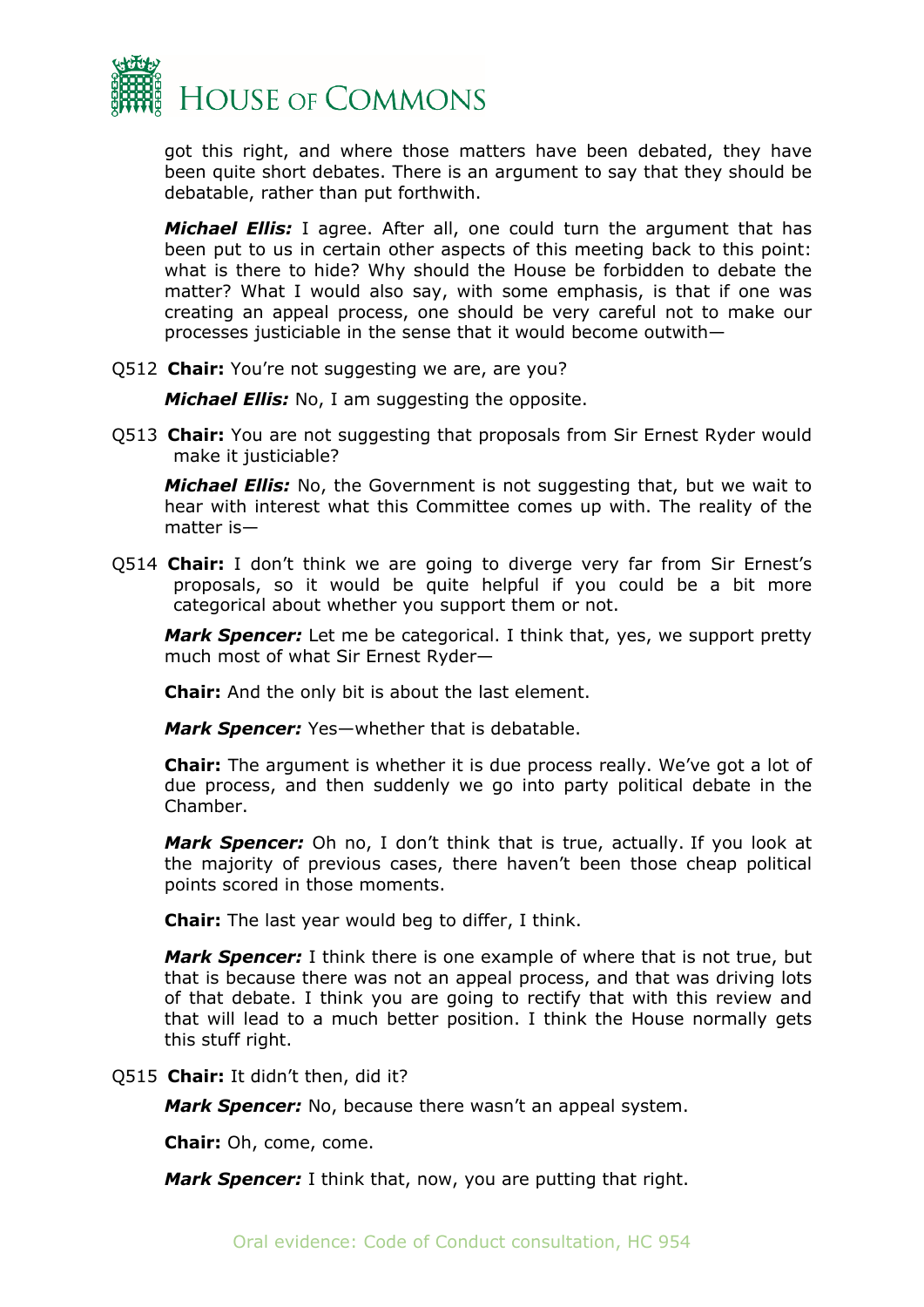

Q516 **Chair:** Come, come. What, so you're now defending Owen Paterson again?

*Mark Spencer:* No, what I am saying is that to establish natural justice—I think Sir Ernest Ryder supports this—there needs to be a transparent system where there is the ability to appeal a decision. I think you have got to the right place on that and I celebrate and commend you for doing that.

*Michael Ellis:* We have supported the principle, as I have said, of a right to appeal.

**Chair:** Sir Bernard.

**Sir Bernard Jenkin:** The Leader of the House has just made the point that he might have made in answer to my question, so I'll pass.

**Chair:** Okay, we have one final question, I think. Mehmuda.

Q517 **Mehmuda Mian:** In your letter, you express concern about the provision for a Member who cannot be present for the whole case not to take any further part in it. Could you expand on that? What specifically are you concerned about?

*Mark Spencer:* Clearly, Members of Parliament have a huge number of responsibilities. If that meeting were to clash with another very important meeting, it would be poor form, actually, if they were ruled out of taking part in any form of that process from then on. I think there just needs to be that little bit of flexibility, and recognition that lots of important things are going on in an MP's life. Just for missing the first meeting, precluding them from the whole process is, I think, a little bit mean. I think there needs to be a bit of flexibility, and recognition that something may come up that is very important and that is unavoidable. I don't necessarily control my diary. The Chamber might control my diary. There may well be the necessity of making a business statement. That is unavoidable for me; I have to do that at that moment. If I am due in front of that Committee at the same time, I have no choice but to go to the House of Commons Chamber and do that job. That should not preclude me from taking part in the rest of the process.

*Michael Ellis:* Also, for example, a Member of Parliament might have the Prime Minister or the Leader of the Opposition visiting their constituency on a given day, which clashes with the Committee. Other members of the Committee will not have that issue, so they can all attend. But that visit might have been a huge deal in that person's constituency—it has been weeks or months in the planning and hundreds of people are waiting for the Member of Parliament. Or it could be a royal visit, or something of that sort. It could be any number of things, any number of pressures on a Member of Parliament, that mean that they are absent on a particular day. But that doesn't—it shouldn't exclude them.

Q518 **Chair:** It would exclude a juror, wouldn't it?

*Michael Ellis:* That would depend on the facts and circumstances, but it certainly—*[Interruption.]*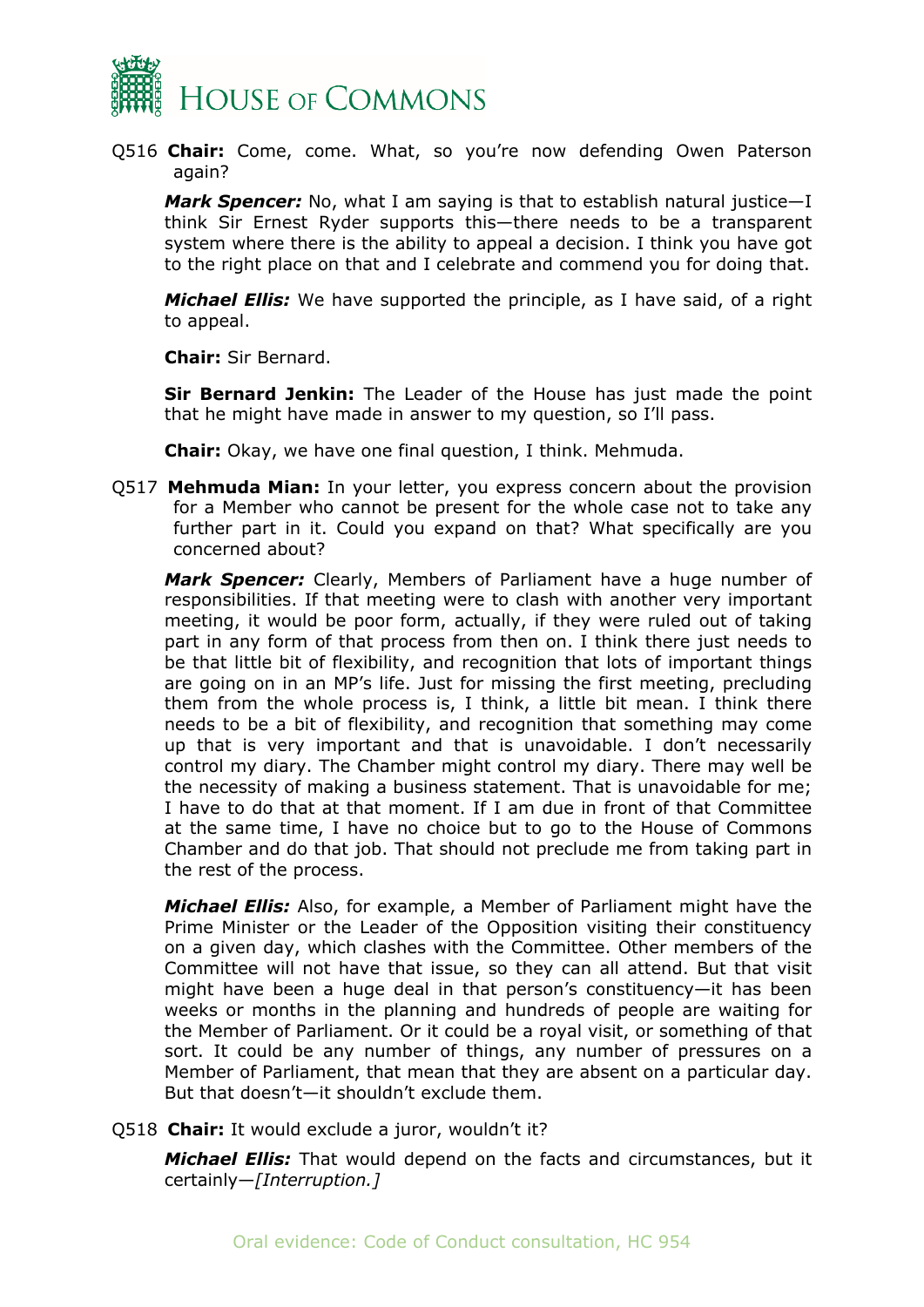

**Chair:** Will somebody switch that phone off? Sorry. It would preclude them, wouldn't it?

*Mark Spencer:* It must not be used as a loophole. What you can't do is miss six meetings and then rock up at the end and say, "I want to engage in this process," having missed those meetings. But I think there just needs to be that bit of flexibility and common sense applied to the fact that—

Q519 **Chair:** We have tended to have a self-denying ordinance that if you have had to miss something, you then don't really take part. Or you might be there but not vote or whatever. We try to do things without votes. Anyway, I think you have—

*Mark Spencer:* But the Committee would acknowledge that the number of MPs who don't participate in a debate and then still vote on that matter is definitely the majority.

Q520 **Chair:** In the House, yes, but here, we try not to do that. We try very hard, because I think it is better due process—

*Mark Spencer:* Your attendance and engagement should be a huge priority in your political life, if you are engaged in this process. All I am saying to you is that I don't think that it should be wholly prescriptive that if you miss the first meeting, you are excluded. I am just saying there may be an occasion when missing it is unavoidable.

*Michael Ellis:* It should be very strict but not compulsory.

Q521 **Chair:** One very final question, then. How do you think the House is doing in relation to standards and public confidence in standards in Parliament at the moment?

*Mark Spencer:* I think we are in a reasonable place. It is always possible to criticise MPs; MPs will always be criticised. If you go back to the start of my political career in 2010, you see that we are actually in a better place than the previous intake found themselves in, in terms of expenses. But "Politician gets criticised" should not be a revelation to us; that is part of the job to a certain extent. You are going to be criticised when you put your head above the parapet and stand for public office. We need to be robust enough and grown up enough to understand that will happen, but that should not stop us trying to improve standards and transparency, and I think the work the Committee is doing is a huge step in that direction.

Q522 **Chair:** Mr Ellis, you don't need to say anything more if you don't want to.

*Michael Ellis:* No, I agree.

**Chair:** There we are—lovely—the Government agrees with itself. Thank you very much. I am sorry we have taken up so much of your time. We are very grateful to you for today. Leader of the House, we will probably be seeing you again fairly soon because we may well be producing another report soon on something else, and obviously the ongoing discussion about transparency is an important one to all of us.